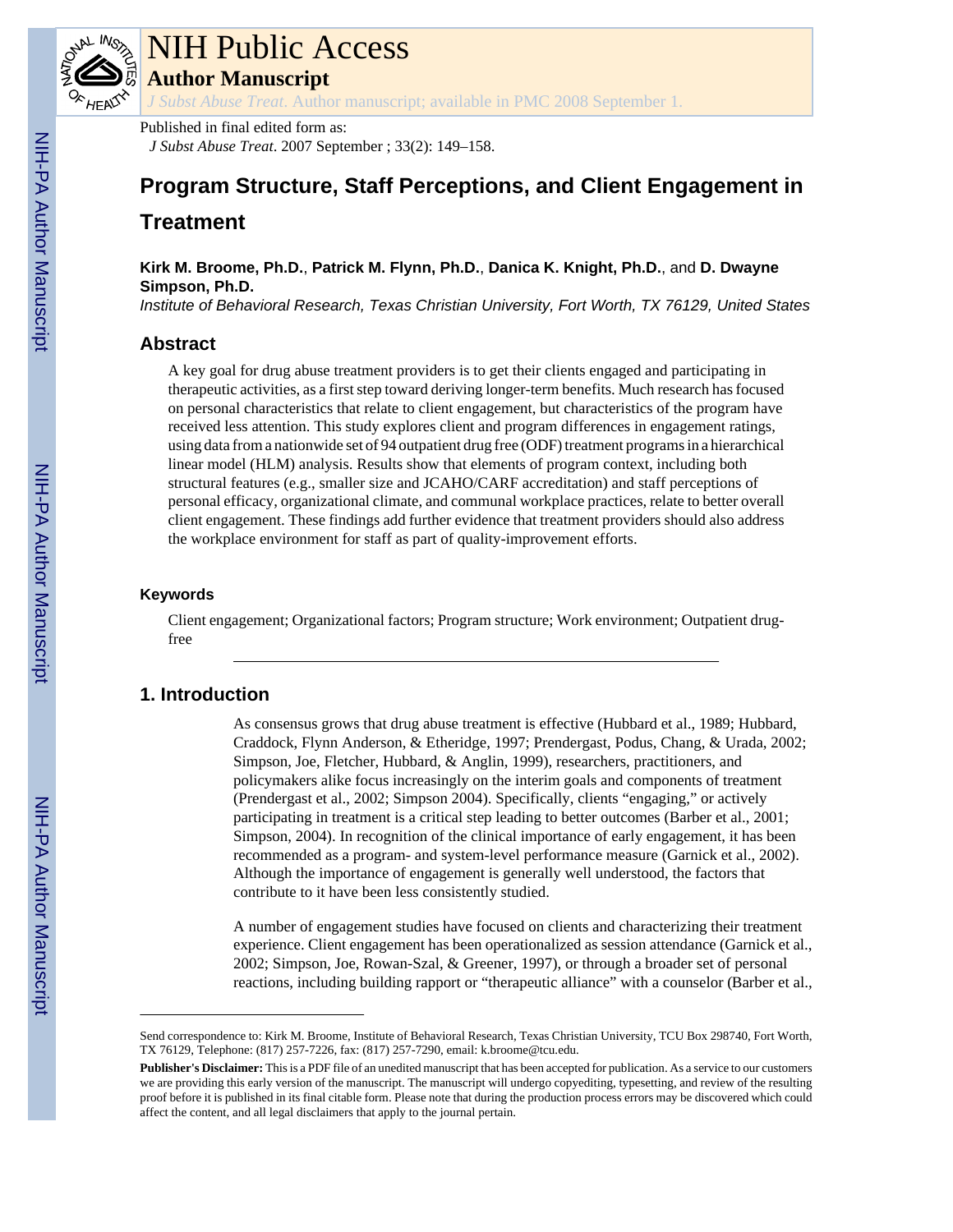Broome et al. Page 2

2001), openness and participation within sessions (Simpson, 2004), and general helpfulness or satisfaction with treatment (Mavis & Stöffelmayr, 1994; Siqueland et al., 2004). These studies have explored a variety of pretreatment characteristics (e.g., Joe, Simpson, & Broome, 1999; Meier, Donmall, Barrowclough, McElduff, & Heller, 2005; Simpson, Joe, Rowan-Szal, et al., 1997) or treatment activities and services (e.g., Joe et al., 1999; Moos & King, 1997; Siqueland et al., 2004) that relate to engagement. The hope underlying such an approach is that understanding the personal characteristics of clients who do or do not engage will offer a way to identify at-risk individuals, and help to target resources in ways that will improve engagement in the future.

Until recently, however, little attention has been given to differences in engagement levels among programs and how program organization might contribute to the client's subjective experience. In part, research on program factors has lagged because of the challenges inherent in obtaining reasonably large samples of treatment programs. Nevertheless, several multisite studies have examined variations in aspects of client engagement in Veterans Administration substance abuse programs (Moos & Moos, 1998), alcohol treatment programs (Mavis & Stöffelmayr, 1994), and psychiatric facilities (e.g., Holland, Konick, Buffum, Smith, & Petchers, 1981), which were related to dimensions of the staff working environment. For example, drug abuse clients were most satisfied in programs where staff reported having a supportive and task-focused work environment. Building upon these findings, two recent reports (Broome, Simpson, & Joe, 1999; Joe, Broome, Rowan-Szal, & Simpson, 2002) considered larger samples from a range of treatment settings and showed modest but important variations in several client-rated engagement measures. Using data from the national Drug Abuse Treatment Outcome Studies (DATOS), Broome et al. (1999) found that programs sharing the same basic treatment modality (Long-Term Residential, Outpatient Drug-Free, or Outpatient Methadone Treatment) differed substantially in their clients' ratings of the helpfulness of treatment. These differences were associated with the specific clientele served, but also with the availability of supplemental services. Joe et al. (2002) found similar variations across programs in clients' rapport with their counselor, and these were also related to clientele served. However, in a companion study, based on a closely-related sample, Lehman, Greener, and Simpson (2002) identified significant relationships between average rapport (and other engagement measures) and aggregate program staff ratings of the working environment.

Taken together, this research suggests consistent program differences in client engagement that reflect differences in clientele, therapeutic approach, and staff workplace perceptions. Integrating these streams of research, and identifying structural and normative features of treatment programs that relate to client engagement would contribute to efforts for improving treatment effectiveness.

#### **1.1. Conceptual background**

A central theme of the present research is that a treatment program is an organization, and the way treatment is structured and managed, as well as the social norms that develop, impact the client and staff participants. Counselors are key actors in the process (especially in drug-free treatments) because, on the one hand, they are the ones delivering services and interacting with clients, and, on the other hand, they function as part of a formal unit. Consequently, relevant organizational elements can extend well beyond clinical practices to include description of the program as a workplace (Milne, Blum, & Roman, 2000; Moos & Moos, 1998). Of particular interest are program features that may be indicative of greater internal differentiation and separation among participants, versus a more integrated and communal approach.

Many efforts at assessing the impact of program structure have involved classifying programs according to services offered and clinical policies (e.g., Ball & Ross, 1991; James, Hammond, Hartman, & Sells, 1976; Timko, 1995) or theoretical orientation (Cole & Watterson, 1976;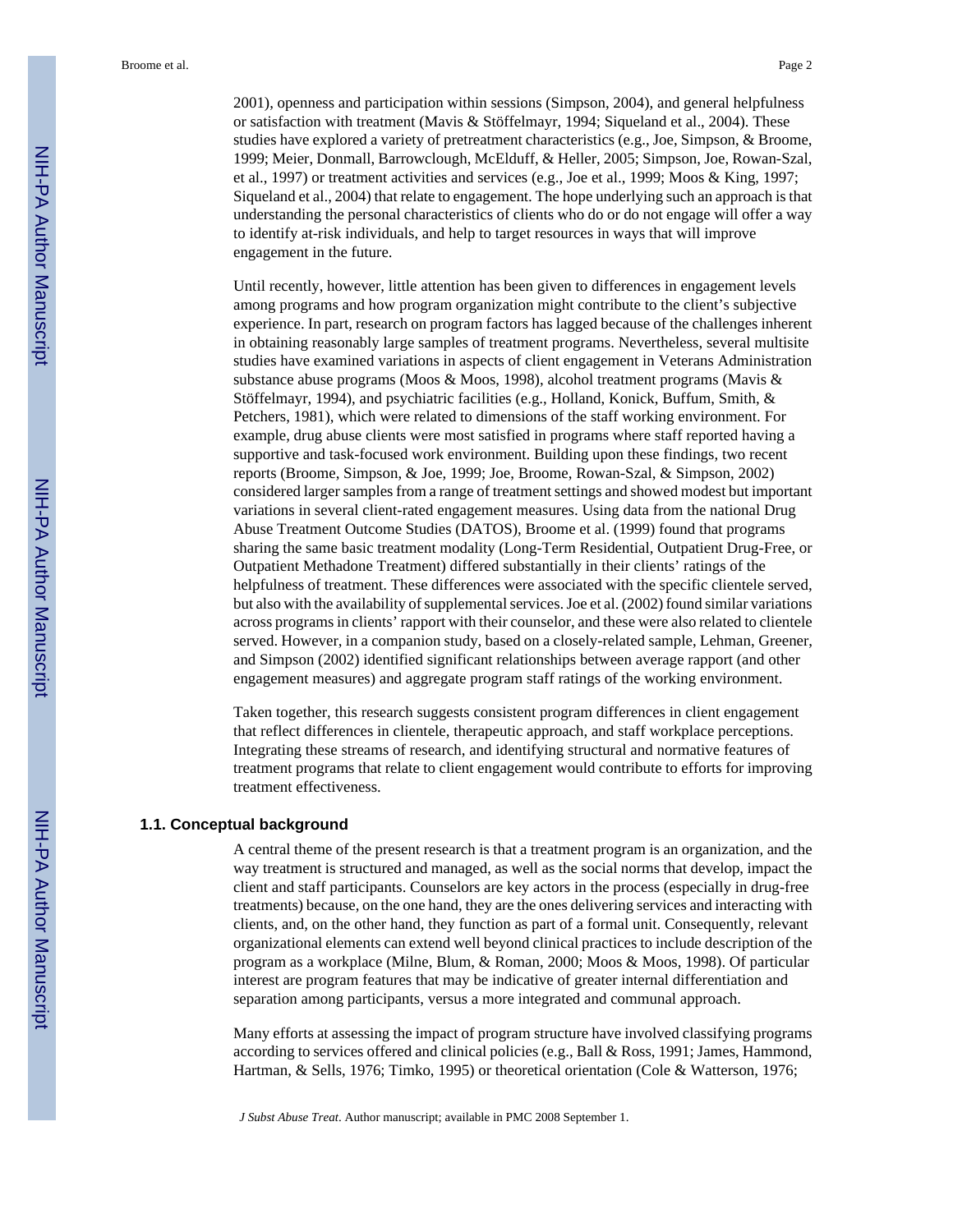Swindle, Peterson, Paradise, & Moos, 1995). While these general features do relate to both client retention and participation (Joe, Simpson, & Hubbard, 1991; Moos, King, Burnett, & Andrassy, 1997), a trend among outpatient treatment providers has been to provide varying intensities of services (Gerstein & Harwood, 1990; Timko, Sempel, & Moos, 2003), even within the same program. For example, 46% of outpatient drug-free (ODF) programs in the DATOS project indicated they offered both "regular" (less than 6 hours of contact per week) and "intensive" (6 or more hours of weekly contact) levels of care (Etheridge, Hubbard, Anderson, Craddock, & Flynn, 1997). Such variations can also extend to length of stay and supplemental services. Although there are good clinical reasons to match a client with appropriate care, the impact on programs of trying to offer "something for everyone" has not been carefully evaluated. One concern is that diverse client tracks could lead to a disjointed and less engaging environment.

Similar problems could arise in larger programs. Programs with more clients or with larger counselor caseloads can have poorer outcomes (McCaughrin & Price, 1992; but see also Moos et al., 1997). Recognizing that engagement is a precursor to outcomes (as described above), it is implicated as a possible link between larger size and poorer outcomes. As organizations grow in size, they tend to cope with the greater volume of work by relying on more bureaucratic procedures and increased internal specialization (Weber, 1947). The result may be a more efficient use of labor, but reduced social interaction. For clients, the chances of getting "lost in the shuffle" increase, and they may fail to receive appropriate attention.

Conversely, accreditation procedures exist, in part, as a quality assurance mechanism, including a routine assessment of whether adequate standards of care are met. Accreditation by national bodies, such as the Joint Commission on the Accreditation of Healthcare Organizations (JCAHO) or the Commission on Accreditation of Rehabilitation Facilities (CARF), is a rigorous process that suggests a strong commitment to quality by programs willing to expend the resources and effort (D'Aunno, 1997). Programs meeting these standards tend to provide better access to health services (Friedmann, Alexander, & D'Aunno, 1999) and have better client outcomes (e.g., McCaughrin & Price, 1992). Based on the association between engagement and outcomes, it is reasonable to expect that JCAHO or CARF accredited programs have better client engagement as well.

In addition to these measures of "global" structure, many relevant features can be defined through aggregation of individual staff perceptions (c.f., Lazarsfeld & Menzel, 1961). First, and perhaps most obviously, counselors must have the basic skills for the job. A sense of personal efficacy and perceived opportunities for professional growth can help counselors cope with the varied demands of drug counseling.

Second, broader aspects of the work environment can impinge upon performance. One set of influences are subjective elements of the job itself, or "psychological climate" (James & James, 1989; James & McIntyre, 1996). Various elements can be identified, but these concern primarily issues of stress and job roles, job design (e.g., autonomy), work-group cohesion and cooperation, and management (e.g., clarity of mission, responsive communication, openness to change). Lehman et al. (2002) found these climate features to be key correlates of average client engagement, and Moos and Moos (1998) reported similar dimensions were related to client satisfaction. They deserve further attention within a wider context of program influences.

Finally, the nature of staff interactions and workplace practices can be delineated. A "professional community" (Louis, Kruse, & Bryk, 1995) or "occupational community" (Van Maanen & Barley, 1984) arising within a workplace is argued to be a positive force. A communal orientation emphasizes social interaction and personal connection that minimizes isolation within the organization (Louis et al., 1995). It emphasizes social control of behavior,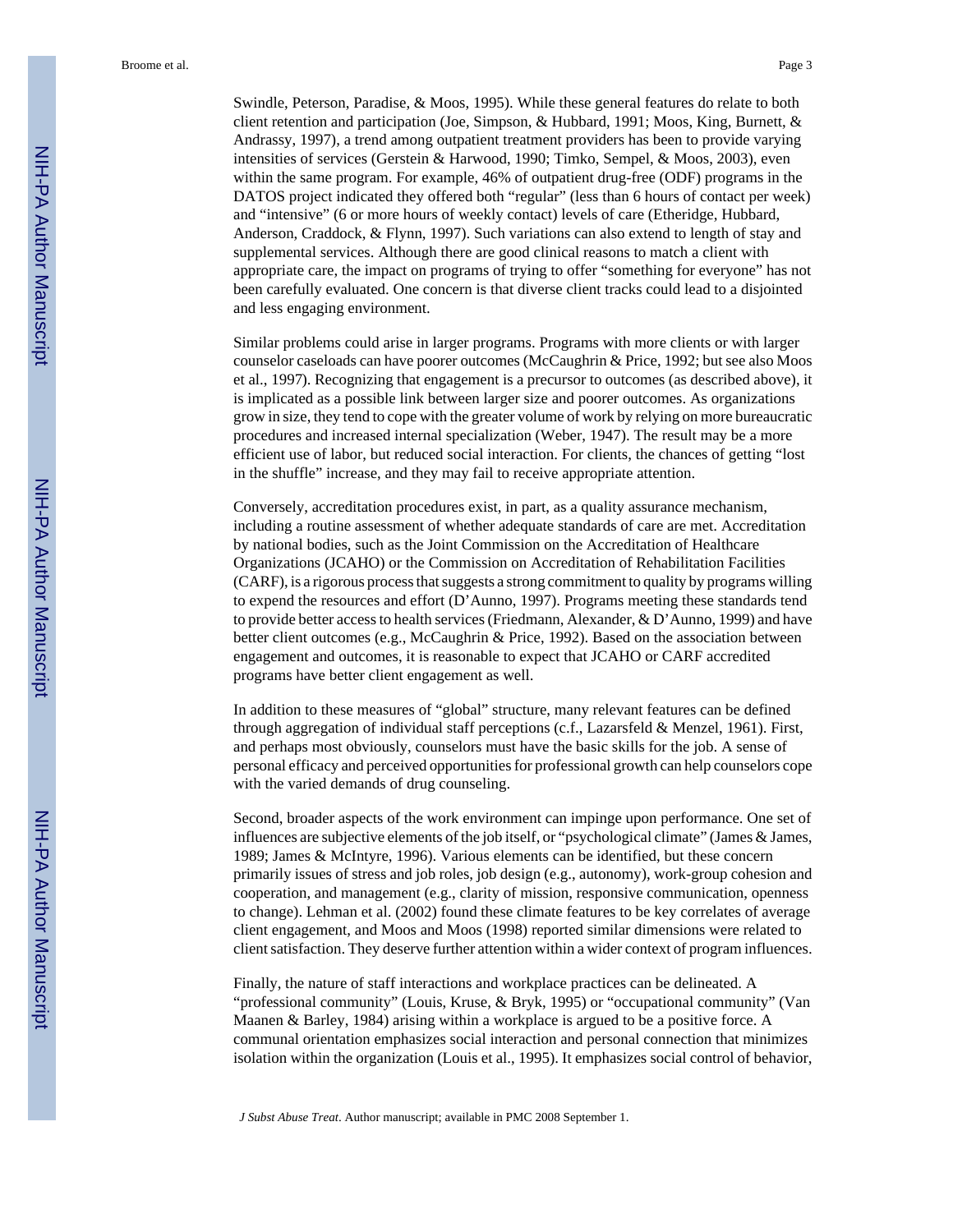rooted in effective professional standards, over external control structures (Kruse, Louis, & Bryk, 1995). These conditions foster work commitment and satisfaction (Van Maanen & Barley, 1984). Although the construct originates outside the drug abuse treatment arena, the key issues of "professionalism" and "community" have bearing for drug counselors' work (see below). A professional community orientation among staff should contribute to a more engaging environment, buffering against the pressures of internal differentiation described above.

Broadly, "professional community" describes an environment where staff interaction is frequent and in-depth, and staff share values and goals. More specifically, it has several key behavioral (i.e., social interaction practices) and normative (i.e., shared values and goals) features (Bryk, Camburn, & Louis, 1999). In a drug abuse treatment context, three core practices would characterize counselor behavior in a professional community: (a) peer collaboration in which counselors engage in actual shared work, (b) deprivatized practice where counselors observe and learn from each other's approach, and (c) a reflective dialogue among counselors about therapeutic techniques and client change. These practices are supported by a shared focus on client outcomes, and a sense of collective responsibility for program operations and improvement. Finally, core practices and social norms are maintained through deliberate efforts at socializing and integrating new members of the community.

The goal of the present study is to examine these features of organizational context as they relate to client engagement, while also considering characteristics of the clientele. The intent is to gain some understanding of how these features integrate to define a successful program (i.e., having higher levels of engagement). Because the processes under investigation are intrinsically multilevel – involving individual clients nested within a treatment program context – a hierarchical linear model (HLM; Raudenbush & Bryk, 2002) framework is used to assess the interrelated influences.

#### **2. Method**

#### **2.1. Sample**

As part of the Treatment Costs and Organizational Monitoring (TCOM) project, data were collected in 2004 and 2005 from 115 treatment programs in 9 states: Florida, Idaho, Illinois, Louisiana, Ohio, Oregon, Texas, Washington, and Wisconsin. These data represent an initial assessment of organizational structure and the first of three annual surveys of clinical staff, clients, and costs. Programs were selected to reflect major types of Outpatient Drug-Free (ODF) treatment for adults in several diverse geographic areas of the United States. The Addiction Technology Transfer Centers (ATTCs; including the Southern Coast ATTC, Great Lakes ATTC, Gulf Coast ATTC, and Northwest Frontier ATTC) assisted with recruitment.

This study includes 94 programs with both staff and client data. The study sample consists of 5,013 clients from 94 programs; data from 546 counseling staff are used for describing the program environment. The remaining 21 of the 115 treatment programs did not provide this data. Six of these 21 programs closed between the time of the initial assessment and the first annual survey administration, three others were undergoing significant reorganization, and two were rebuilding following Hurricane Katrina; these 11 were therefore ineligible for the first annual data collection. Ten other programs withdrew from the study. Thus, the 94 programs included here represent 90% of the eligible programs. Comparisons between the 94 programs with staff and client surveys and the 21 without that information showed no significant differences on the structural characteristics used in the study (described below). Within these 94 programs, survey return rates were 77% for staff and 55% for clients.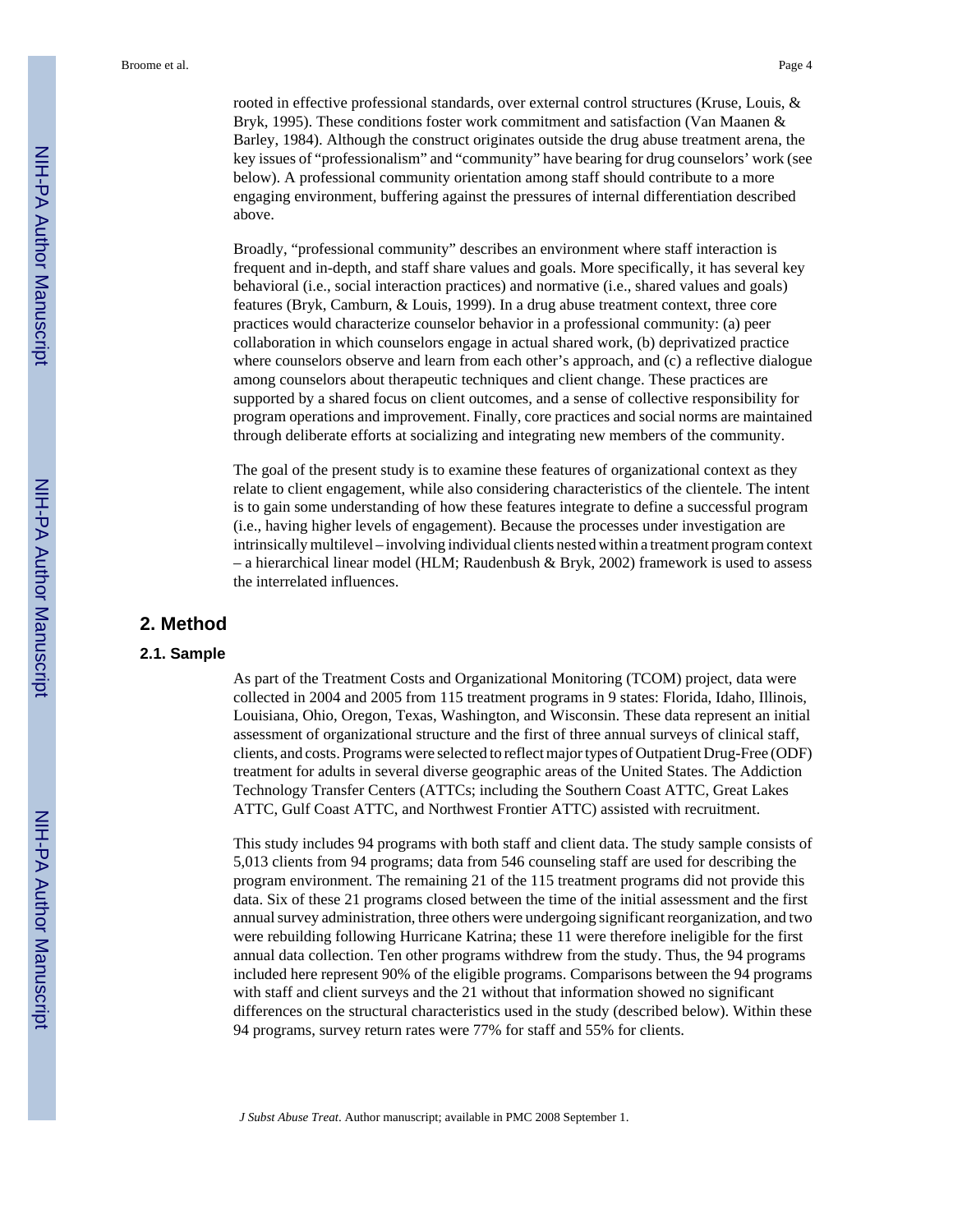Descriptive information for the sample appears in Table 1. Clients were predominantly male, white, and in their mid-thirties. Treatment tenure at the time of data collection was diverse. Their engagement ratings were generally high. The programs generally offered a mixture of regular and intensive outpatient services, but 30% offered only regular. Thirty nine percent were nationally accredited.

#### **2.2. Procedure**

Data collection procedures focused on obtaining a cross-sectional view of treatment program functioning. Upon enrollment in the project, a program director or clinical manager completed a Survey of Structure and Operations (SSO), which gathered information about general program characteristics, organizational relationships, clinical assessment and practices, services provided, staff and client characteristics, and recent changes. Later, during a period of approximately 1 month, clients and staff completed surveys regarding their attitudes. Clients completed the Client Evaluation of Self and Treatment (CEST; Joe et al., 2002), assessing their motivation for treatment, psychological and social functioning, and the treatment experience.

This evaluation was the source of the client engagement measures used in this study. Clinical staff completed a Survey of Organizational Functioning (SOF), which included the Organizational Readiness for Change (ORC; Lehman et al., 2002) instrument. This survey measured needs and pressures for change, general resources, staff attributes, organizational climate, job attitudes, and several specific workplace practices. A program cost assessment was also completed, but these data were not included in the present study.

#### **2.3. Measures**

Each of the composite measures described below was evaluated by applying a Rasch rating scale model (Wright & Masters, 1982) to sets of survey items. Rasch analysis assesses the relative difficulty of items in the set (i.e., the likelihood that respondents agree with the item), the fit of the item within the set (i.e., the consistency of item responses with responses to the other items), and the person separation reliability (analogous to Cronbach's alpha). Taken together, this information supported the use of the scales. Mean square fit statistics were generally near 1.0, indicating most respondents' answers were consistent with item placement in the scales. All reliability statistics were above .60, and most were above .70 (see below). These analyses were conducted with Winsteps 3.47 computer software (Linacre, 2003).

**2.3.1. Treatment engagement—**Clients' engagement in treatment was measured using three composite rating scales (satisfaction, rapport, and participation), which were then averaged to create an overall measure. Treatment satisfaction was based on seven items, such as "this program is organized and run well" and "you get plenty of personal counseling at this program" (reliability = .80). Rapport was a 13 item scale including "you trust your counselor" and "your counselor respects you and your opinions" (reliability = .88). Finally, 12 items measured treatment participation, such as "you are willing to talk about your feelings during counseling" and "you always attend the counseling sessions scheduled for you" (reliability  $=$ . 85). Reliability of the overall engagement measure was .88. All ratings were made using a 1 to 5 response scale, where 1 indicated "strongly disagree" and 5 indicated "strongly agree;" scale scores were rescaled to range from 10 to 50.

**2.3.2. Client background—**Client gender, ethnic minority status, and current age were used to represent pretreatment background. Time spent in treatment was considered an important client-level covariate, because of the cross-sectional nature of the survey design. It also serves as a proxy for other, unmeasured treatment-related variables. Clients indicated whether, at the time of the survey, they had been in treatment less than 1 month, 1 to 3 months, more than 3 months but less than 1 year, or more than 1 year. Not all respondents answered all of these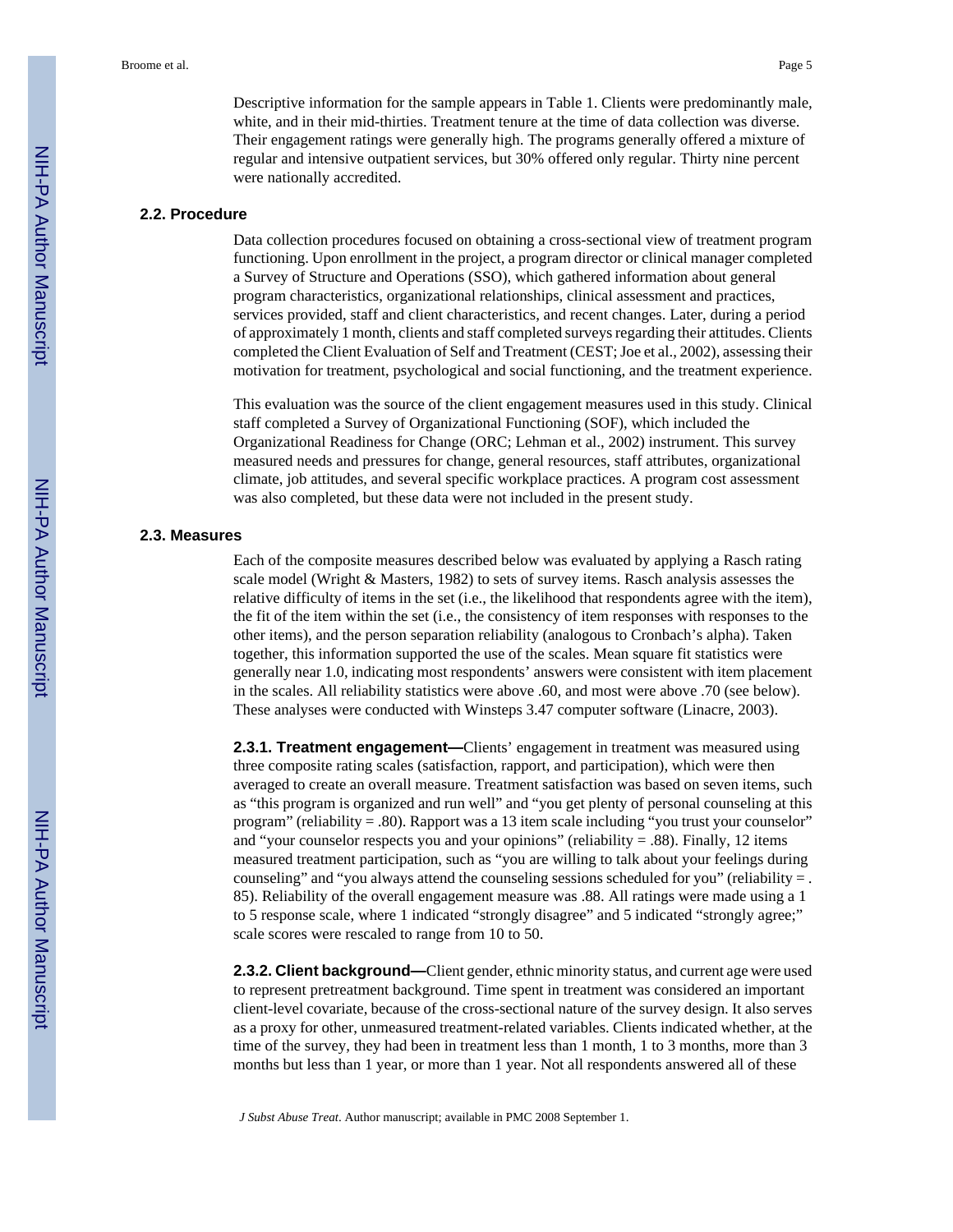**2.3.3. Organizational structure—**Several elements of program structure, based on reports from directors, were considered as possible influences on client engagement. The service model was represented in three ways. Programs were classified according to their level of care: regular (less than 6 hours of programming per week), intensive (at least 2 hours of programming on 3 days per week), or a mixture of the two. Having a planned length of stay for all clients was distinguished from having no planned length, or having one that varied by client type (coded "1" for set planned length, and "0" otherwise). Availability of on-site supplemental services was measured with a count across seven areas: medical, psychological, family, legal, vocational, educational, and financial (for a possible range of 0 to 7 on-site service areas). Program size was characterized both by total client capacity, and by the typical counselor caseload. Accreditation by a national body – either the Joint Commission on Accreditation of Healthcare Organizations (JCAHO) or the Commission on Accreditation of Rehabilitation Facilities (CARF) – was used to indicate ongoing quality assurance efforts. The same procedures described above were used for handling missing data on the structural measures.

**2.3.4. Organizational functioning—**Selected composite rating scales represented clinical staff views on organizational functioning. These all used the same 5-point rating scale described above for treatment engagement. Two composites addressed staff skills (growth and efficacy). Growth was a five-item scale including "this program encourages and supports professional growth" and "you regularly read professional journal articles or books on drug abuse treatment" (reliability = .78). Efficacy was measured with five items, such as "you are effective and confident in doing your job" and "you have the skills needed to conduct effective group counseling" (reliability  $= .70$ ).

Organizational climate was represented with six scales (mission, cohesion, autonomy, communication, stress, and openness to change). Mission was based on five items including "this program operates with clear goals and objectives" and "management has a clear plan for this program" (reliability  $= .76$ ). Six items represented cohesion among staff members (reliability = .82), and included "staff here get along very well" and "the staff here always work together as a team." Autonomy in decision-making was measured by five items, such as "management here fully trusts your professional judgment" and "counselors here are given broad authority in treating their own clients" (reliability = .61). Communication between staff and management was represented with a five-item composite, and included "ideas and suggestions from staff get fair consideration by program management" and "program staff are always kept well informed" (reliability  $= .79$ ). Four items measured perceptions of stress, for example "you are under too many pressures to do your job effectively" and "staff members often show signs of stress and strain" (reliability  $= .84$ ). Finally, openness to change included five items, such as "it is easy to change procedures here to meet new conditions" and "you are encouraged here to try new and different techniques" (reliability  $= .70$ ). These six dimensions were highly intercorrelated (see Greener, Joe, Simpson, Rowan-Szal, & Lehman, this issue; James & McIntyre, 1996), and were combined into a single, general climate measure (reliability  $= .83$ ).

Six specific "professional community" workplace practices were included (peer collaboration, deprivatized practice, reflective dialogue, focus on outcomes, collective responsibility, and counselor socialization). These were derived from measures used elsewhere (Bryk et al., 1999). Each practice was measured with its own scale, which were then combined to create an overall professional community composite. Four items indicated peer collaboration, or shared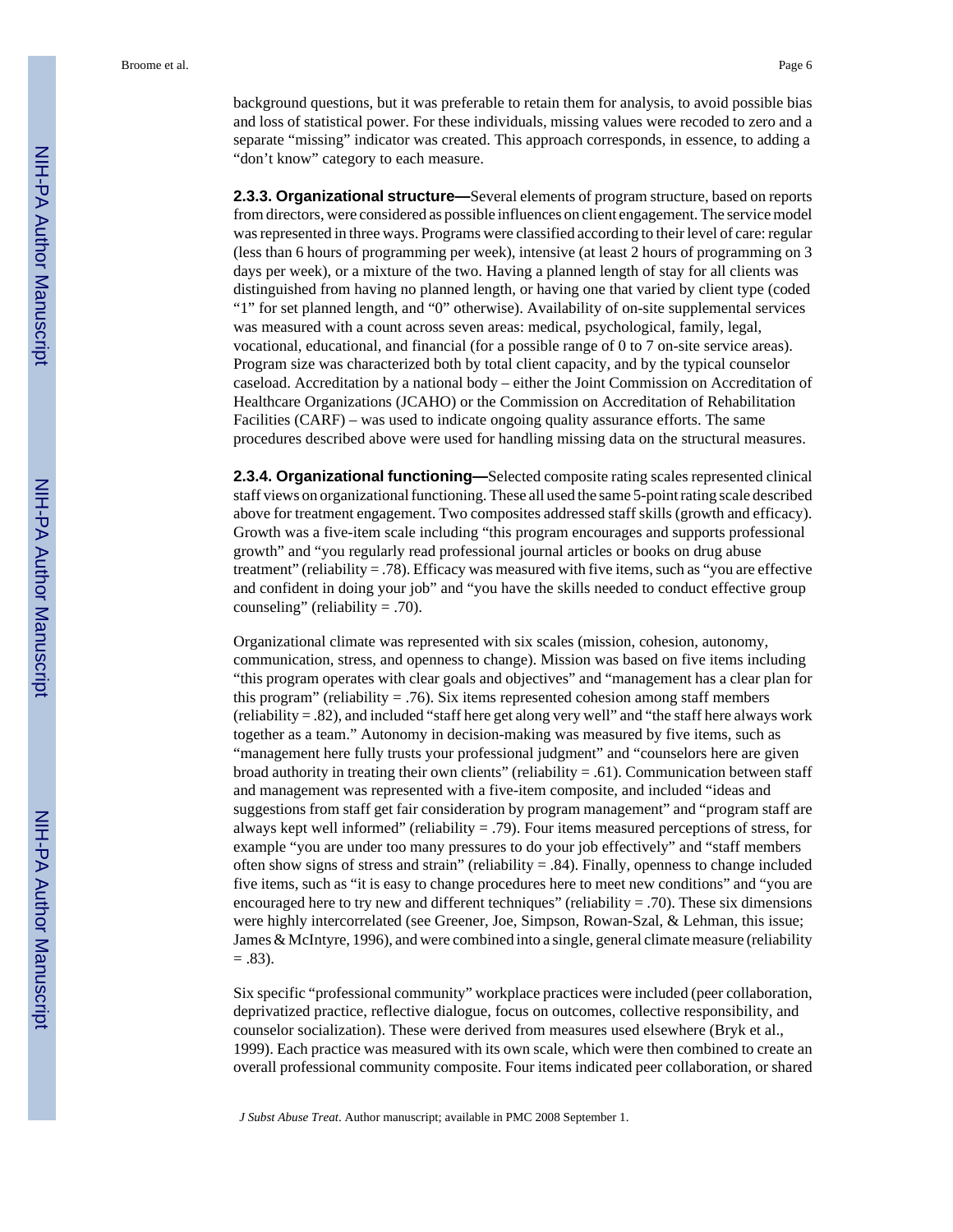work, including "counselors at this program make a conscious effort to coordinate with other service professionals" and "counselors here design therapeutic interventions together" (reliability  $= .72$ ). Deprivatized practice reflected the tendency to observe one another's methods and philosophies, and was measured with five items regarding activities in the past year, such as "invited someone in to help facilitate your sessions" or "received meaningful feedback on your performance from colleagues" (reliability = .79). Reflective dialogue about counseling was represented with five items, including "in the past year, you have had regular conversations with colleagues about what helps clients improve" and "counselors talk about counseling in staff meetings, in the break room, etc." (reliability  $= .76$ ). A shared focus on outcomes was measured with five items, including "when making important decisions, this program always focuses on what's best for client improvement" and "this program has well-defined expectations for all clients" (reliability  $= .79$ ). A collective responsibility for operations and improvement was defined by six items, such as "many counselors in this program feel responsible to help each other do their best" and "counselors support the director in enforcing program policies and rules" (reliability  $= 0.84$ ). Finally, two items measured the approach to counselor socialization, and these were "a conscious effort is made by staff to make new counselors feel welcome here" and "experienced counselors invite new counselors into their sessions to observe, give feedback, etc." (reliability = .65). Reliability for the overall professional community composite was .85.

#### **2.4. Statistical analysis**

The central focus of the study was on the relationship between treatment program context and client engagement. A key feature of the data is measurement at two levels, clients and programs. Such data call for an analytic model that explicitly incorporates program membership (and the similarity among clients that it introduces), without losing valuable information about individual client variability (Raudenbush & Bryk, 2002). Accordingly, a two-level hierarchical linear model (HLM) was used to test hypotheses. At level 1, treatment engagement is related to the set of client-level controls. At level 2, the adjusted means for treatment engagement become program-level outcomes to be predicted by organizational factors. Analyses were conducted with HLM 6 computer software (Raudenbush, Bryk, & Congdon, 2005).

# **3. Results**

Program-level correlations of organizational features with average client engagement appear in Table 2. These reflect small to medium effect sizes (Cohen, 1988), and follow the hypothesized pattern. Engagement tends to be higher in programs with a less differentiated service approach (e.g., offering one level of care, or having a set planned length of stay), that are JCAHO or CARF accredited, where staff skills are greater (more professional growth and efficacy), or where staff report a stronger climate and sense of professional community. In contrast, engagement ratings tended to be lower in larger programs (higher capacity or caseload).

#### **3.1. Prediction analyses**

The HLM analyses begin with an assessment of the overall variation in the engagement outcome, to provide a baseline against which other models can be compared. This is accomplished by fitting a model with no predictor variables. Results from this model showed the grand mean of engagement ratings (across all programs) to be 40.61, with a program-level standard deviation of 1.56. About 8% of the total variation in engagement reflected program differences. These differences can also be understood by defining a "high engagement program" as one being 2 standard deviations above the mean (average engagement rating = 43.73), and a "low engagement program" as being 2 standard deviations below the mean (average rating = 37.49); ratings in the "high" program are about 17% above the "low" program.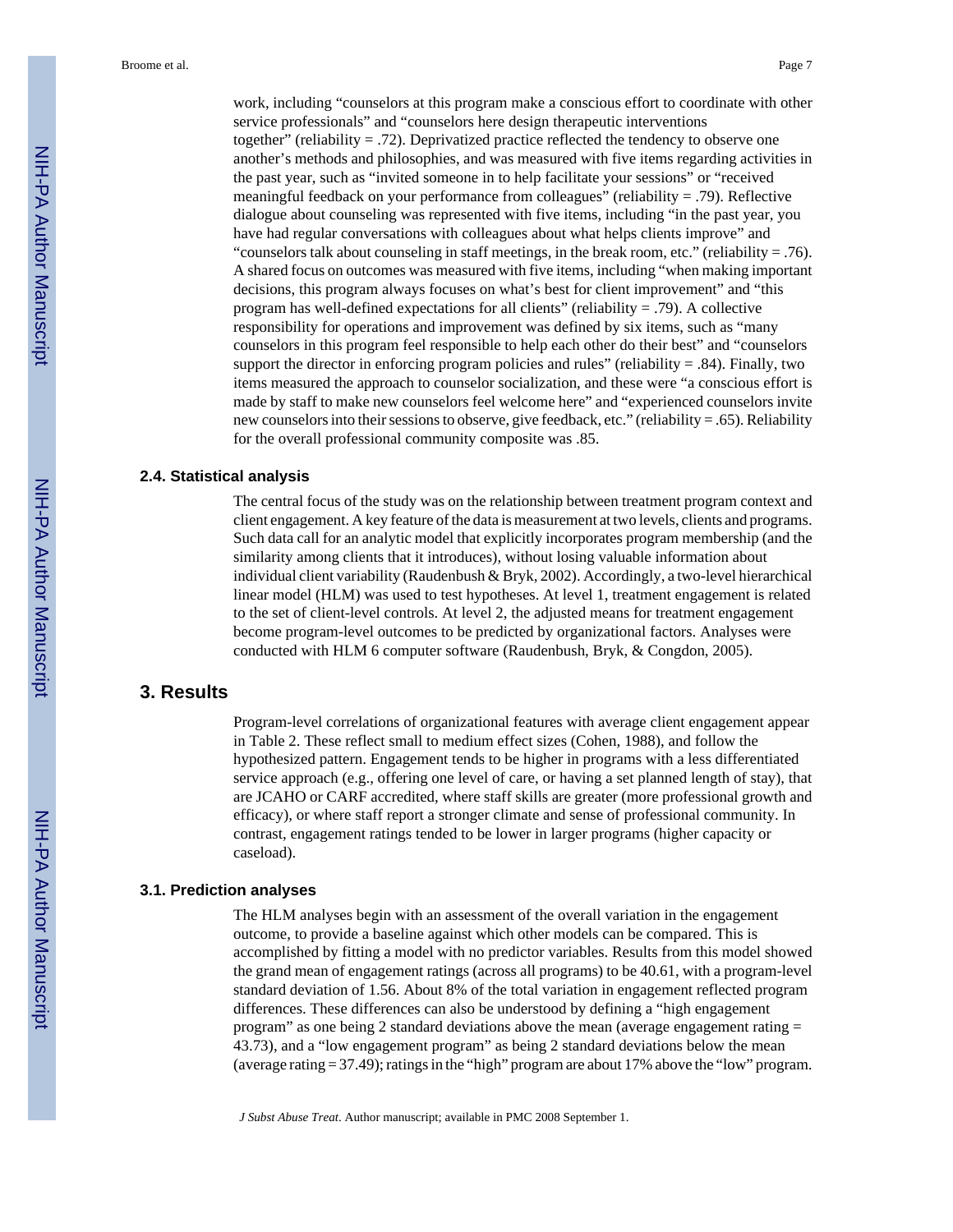Thus, although program-level differences are modest, particularly in comparison to differences among individual clients, there are noteworthy variations in engagement levels between programs. The purpose of the following analyses was to understand those variations better.

#### **3.2. Client-level prediction model**

Client gender, minority status, age, and treatment tenure were considered as predictors of engagement. A key feature of the HLM framework is the ability to assess whether the strength of individual-level relationships vary from one program to another, or whether these effects are largely consistent. For both gender and minority status the homogeneity hypothesis was supported ( $p$ 's  $>$  .10). For age, the homogeneity test was significant ( $p$  < .01), indicating treatment programs differed in the impact of age on engagement ratings. The homogeneity hypothesis was also rejected for the time in treatment indicators, but further examination revealed that three programs had much steeper slopes than the rest of the sample; when these three programs were removed from the sample, the test was no longer significant ( $p's$  > .15). Thus, it was sensible to estimate a common time in treatment relationship for all 94 programs.

The outcome of these tests has bearing for the way client factors are represented in the analysis. In HLM terminology, gender, minority ethnicity, and treatment tenure are all "fixed" effects, or common across programs. These variables are also "centered" around their respective grand means (like covariates in a classical Analysis of Covariance model), to control statistically for differences across programs in these clientele characteristics. Age, however, is considered a "random" effect that differs from one program to another. Consequently, client ages are centered around the mean for their respective program, so that the regression coefficient represents a program-specific effect. To control fully for age differences among programs, mean client age is included in the program-level portion of the model.

Table 3 shows the client-level model. Females and older clients tended to give higher engagement ratings. Clients who had spent a longer time in treatment also gave higher ratings. Because this comparison is a cross-sectional one, it probably reflects both a tendency for clients to become more engaged over time, and a tendency for less engaged clients to drop out. Together, these clientele characteristics account for 5% of the variation in client-level ratings, and 21% of the variation in mean ratings across programs. Thus, a portion of the observed difference among programs has to do with the clients they serve, and when these clients are assessed.

#### **3.3. Program-level model comparisons**

Each of the potential program domains was first considered separately. For each model, the client-level covariates remained as described above, so the effects of program features control for these clientele differences. The models are summarized in Table 4. With the exception of the service approach area, each explains additional variation in adjusted mean engagement ratings. The strongest effects are observed for the areas of staff skills and workplace practices. Clients reported better engagement in programs where they interact with staff who have a greater sense of efficacy and where staff follow a more communal approach.

Program size, quality assurance mechanisms, and staff views of the working environment are also associated with engagement. Clients report less engagement in larger programs. Ratings are higher in programs accredited by JCAHO or CARF. Clients are also better engaged in programs where staff report a more positive organizational climate.

#### **3.4. Composite model for engagement**

As a final step in the analysis, the significant program-level predictors from the separate models were combined in a single composite model. When combined, counselor efficacy and the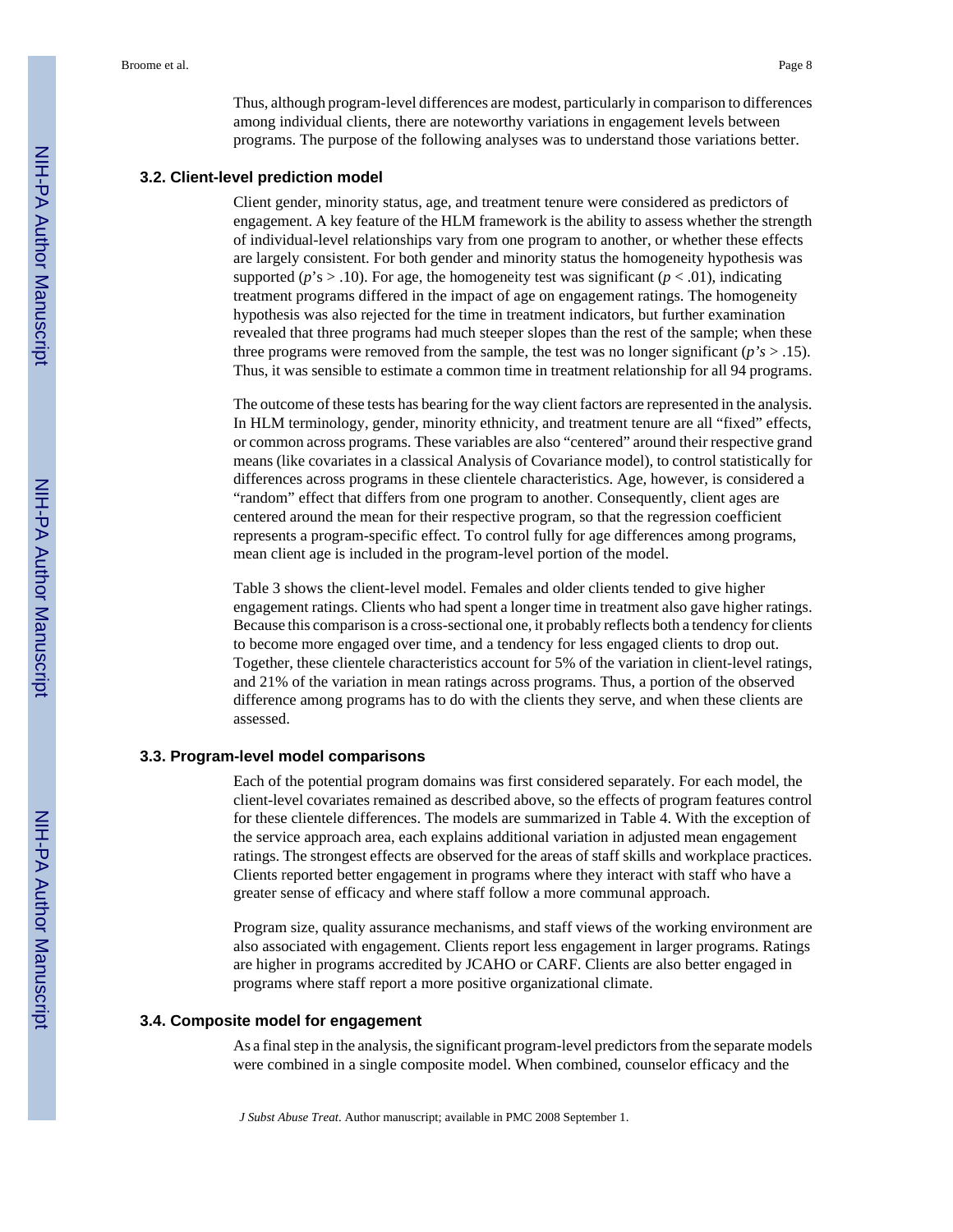climate index were no longer significant predictors  $(p > .40)$ , and were deleted from the model. The final composite model appears in Table 5. It shows client engagement to be higher in programs where staff feel a stronger sense of community. In contrast, engagement is lower in programs with a larger capacity. Accreditation was also retained as a predictor because, even though it was not significant by a 2-tailed test  $(p = .054)$ , its effect was in the expected direction and would be significant by a 1-tailed test; it therefore merits further consideration in the future. Taken together, these measures explain 45% of the variation in programs' average engagement levels.

The composite model suggests that no single program dimension can account for differences in client engagement. Rather, more successful programs are characterized by an array of features that interrelate in complex ways. In particular, larger capacity programs appear to be less productive environments for both clients and staff, as underscored by the lower sense of efficacy ( $r = -0.26$ ), professional community ( $r = -0.14$ ), and poorer climate ( $r = -0.08$ ) that prevails there. More detailed study of these issues clearly is needed.

# **4. Discussion**

The study began with expectations that certain organizational features of programs – including the service delivery approach, size, and accreditation, along with staff skills, view of climate, and workplace practices – would influence client engagement in treatment. These expectations were generally supported. Engagement was higher in smaller programs, those with JCAHO or CARF accreditation, and where staff felt more confidence in their skills, reported a more positive work climate, and engaged more in professional community practices. The combined analysis of these factors showed that no single organizational dimension accounts for program differences; rather, it is a constellation of interrelated structural features and social norms that link to engagement.

The findings with regard to size deserve comment, as they tap a fundamental tension in program design, between an efficient use of resources and maintaining productive social interaction and manageable staff loads. Indeed, while some studies indicate larger programs to be problematic (e.g., McCaughrin & Price, 1992), others argue that larger size suggests more resources and more benefits for clients (Moos et al., 1997). In practice, however, even though cost efficiencies can come with increased size (Harwood, Kallinis, & Liu, 2001), it is not clear that larger programs actually offer more or higher quality services (Delany, Broome, Flynn, & Fletcher, 2001; Harwood et al., 2001; Friedmann, D'Aunno, Jin, & Alexander, 2000). Results of the present study show larger capacity programs to be less engaging environments for clients and perhaps for staff as well. This suggests that the barriers to interaction and greater workload may outweigh any potential resource advantage associated with increased size. The challenge that faces programs is to work toward an optimal size, neither too small nor too large, to balance the benefits of efficiency and social interaction.

With the various staff measures, the present study extends previous findings that staff workplace perceptions have implications for clients (Greener at al., this issue; Lehman et al., 2002; Moos & Moos, 1998) and illustrates the key role that counselors play. The emergence of "professional community" practices – based on sustained and in-depth social interaction and shared goals and values – appeared to be a particularly salient feature, and deserves further attention. In part, many counseling staff factors may have an indirect impact on clients by facilitating or inhibiting the acquisition of new therapeutic skills and techniques (Joe, Broome, Simpson, & Rowan-Szal, this issue; see Bryk et al., 1999 for an illustration from an educational context). That is, the organization of counselors' work life could improve the quality of the counseling they give by supporting their learning and sharing of "best practices," which in turn benefits clients. Another equally important possibility, however, is that the social system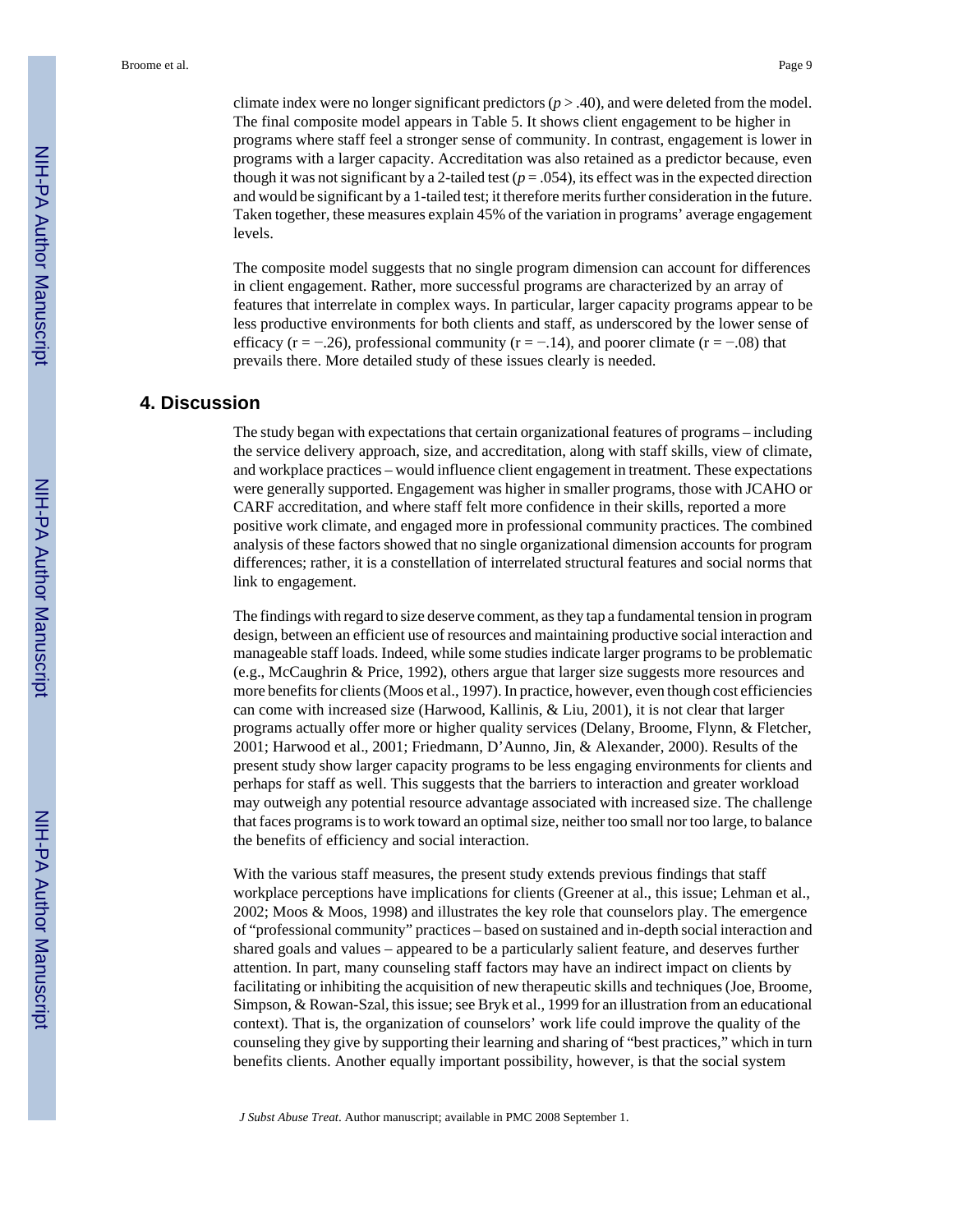described by these counselor factors has a direct impact on clients' experience. This is the view articulated by Moos and Moos (1998), who suggested that staff with a positive work environment tend to develop a comparable environment for clients. Thus, the engagement and commitment shown by staff would be reflected by clients who share the interactive social system within the program. Selecting between these two possible explanations is beyond the scope of the present study, but in either case the staff workplace would be a promising avenue for program improvements, and future research should examine these issues more closely.

It is important to reiterate, of course, that clients and staff constitute two interrelated but distinct stakeholder groups for treatment programs. Each has its own perspective on program functioning, and the organizational features that matter most to clients may not be the same ones that matter most to counseling staff. This view is outlined by Schneider and colleagues (1975; Schneider & Bowen, 1985; see also Burke, Borucki, & Hurley, 1992), who describe the importance of climate "for something," such as customer service. That is, the relevant organizational features will vary by the specific task and stakeholder. Research with clients and staff represent two interrelated lines of inquiry for the TCOM project. For instance, when combined with information about accounting and economic costs of treatment, a program's well being can be described on a variety of dimensions.

Support was mixed for the hypothesis that a differentiated service approach would be associated with less engagement. Offering a single level of care and having a set planned length of stay did correlate with better average engagement ratings, but these were not significant predictors in the HLM analysis. Thus, it appears difficult to separate the potential impact of these structural features from the impact of the clientele that tend to appear with them. More attention to this issue is needed.

The findings presented here supplement the traditional client-level focus on treatment process because they help to clarify the organizational foundation upon which therapeutic activities take place. The TCU Treatment Process Model (Simpson, 2004), for example, extensively describes the sequence of events and activities (including early engagement) leading to positive outcomes for clients, but until recently research has had less to say about the impact of the organizational context in which these activities take place. The present study supported earlier findings that clientele factors are important, even in understanding program differences (Broome et al., 1999; Joe et al., 2002), and that the staff working environment has implications for client engagement (Moos & Moos, 1998); in addition, the study highlighted the role of structural design features, such as size.

More broadly, this work is part of a larger concern with why different programs offering the same basic model of care can have widely differing client outcomes. The same pattern has been reliably identified not only in ODF programs (McCaughrin & Price, 1992; McLellan et al., 1993), but also among methadone maintenance (Ball & Ross, 1991; Magura, Nwakeze, Kang, & Demsky, 1999) and inpatient programs (McLellan et al., 1993). In recognition of the connection between engagement and eventual outcomes (Simpson, 2004), studies such as this one that identify program features associated with engagement are a valuable corollary to outcome-focused research.

Of course, present results must be interpreted within the context of certain limitations. The sample is not intended to be nationally representative, although it is large and geographically diverse. Some risk remains that the importance of some organizational characteristics might be obscured through nonrandom selection. Within the sample, however, reasonable coverage of survey respondents was obtained, particularly among staff (77% return rate). Respondents' portrayal of their programs therefore seems trustworthy. Furthermore, comparisons between the 94 included programs and the 21 without client and staff survey data showed no significant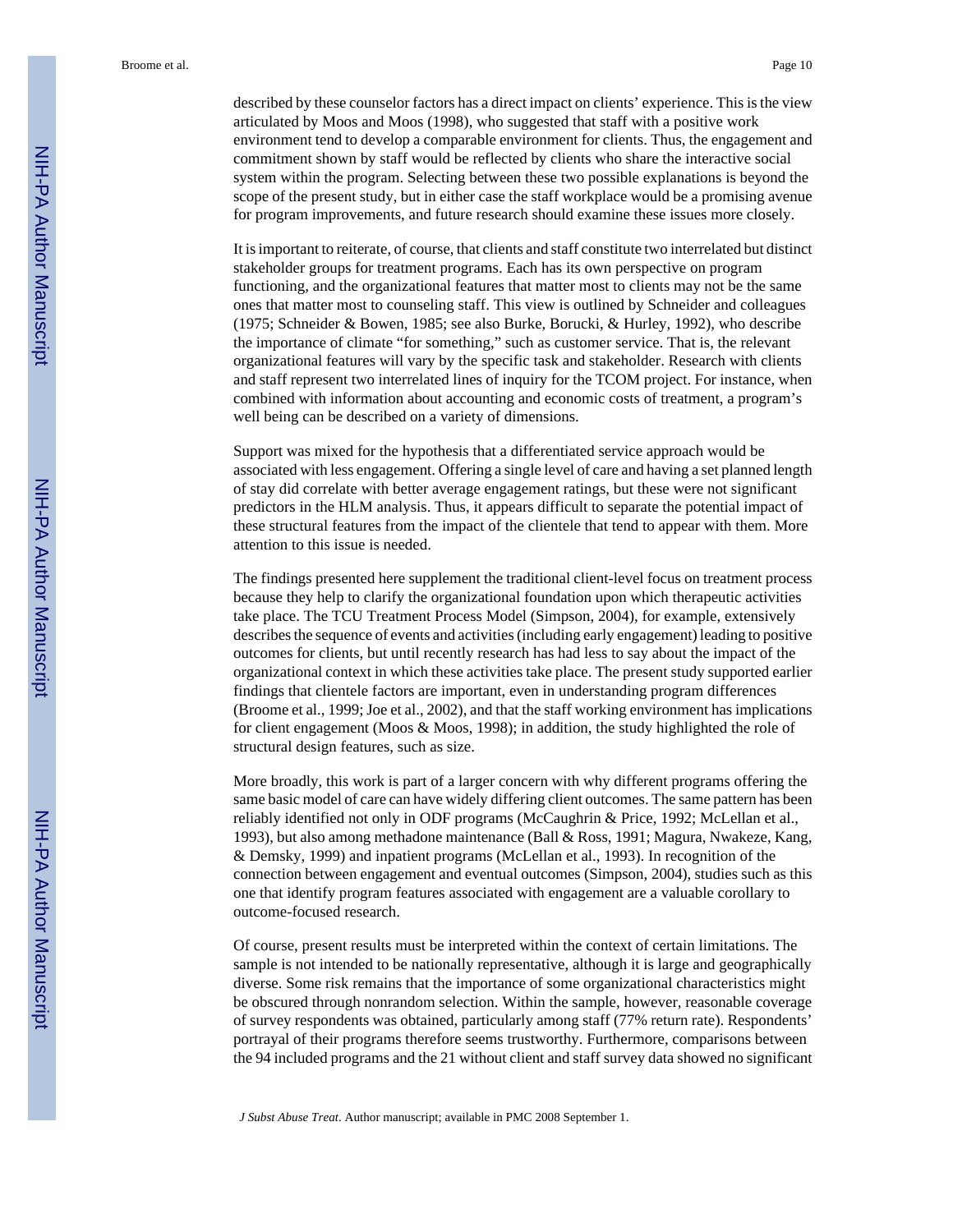differences in the structural features used in the study; these results argue against bias from attrition. Finally, the list of potential predictors was clearly not exhaustive, particularly at the client level. It is possible that some relevant features have been omitted. However, in order for an omitted client variable to bias the program-level results, the average of the omitted variable must have an independent relationship to organizational features in the model (and to engagement), above and beyond the effect of client-level measures (including treatment tenure) already included. Given the wide variety of client measures related to early dropout from treatment (Simpson, Joe, Broome, et al., 1997), the likelihood of an unmeasured client variable having substantial independent covariation seems small.

In summary, this study adds to a growing mosaic of research showing that drug abuse treatment program organization matters. Emerging from these analyses is a rough picture of the distinctive organizational environment in an ODF program that is successful at engaging clients (see Greener et al., this issue, for a multi-modality sample). Such a program is smaller, focused on maintaining quality, has more confident counselors, and promotes opportunities to interact and collaborate with colleagues. In part, then, programs that are better able to engage clients are also better able to engage their counseling staff. Focusing on staff and addressing their workplace concerns, through specialized training for example, could ultimately pay dividends in terms of client performance, which underscores the need for ongoing monitoring of the program as a whole. This would include key components of the foundation upon which the treatment process occurs: structure, staff and climate, and capital resources.

#### **Acknowledgements**

The authors would like to thank the Gulf Coast, Great Lakes, Northwest Frontier, and South Coast Addiction Technology Training Centers (ATTCs) for their assistance with recruitment and training. We would also like to thank the individual programs (staff and clients) who participated in the assessments and training in the TCOM Project.

This work was funded by the National Institute on Drug Abuse (Grant R01 DA014468). The interpretations and conclusions, however, do not necessarily represent the position of the NIDA, NIH, or Department of Health and Human Services. More information (including intervention manuals and data collection instruments that can be downloaded without charge) is available on the Internet at www.ibr.tcu.edu, and electronic mail can be sent to ibr@tcu.edu.

#### **References**

- Ball, JC.; Ross, A. The effectiveness of methadone maintenance treatment: Patients, programs, services, and outcome. New York: Springer-Verlag; 1991.
- Barber JP, Luborsky L, Gallop R, Crits-Christoph P, Frank A, Weiss RD, Thase ME, Connolly MB, Gladis M, Foltz C, Siqueland L. Therapeutic alliance as a predictor of outcome and retention in the National Institute on Drug Abuse Collaborative Cocaine Treatment Study. Journal of Consulting and Clinical Psychology 2001;69(1):119–124. [PubMed: 11302268]
- Broome KM, Simpson DD, Joe GW. Patient and program attributes related to treatment process indicators in DATOS. Drug and Alcohol Dependence 1999;57(2):127–135. [PubMed: 10617097]
- Bryk A, Camburn E, Louis KS. Professional community in Chicago elementary schools: Facilitating factors and organizational consequences. Educational Administration Quarterly 1999;35:751–781.
- Burke MJ, Borucki CC, Hurley AE. Reconceptualizing psychological climate in a retail services environment: A multiple-stakeholder perspective. Journal of Applied Psychology 1992;77:717–729.
- Cohen, J. Statistical power analysis for the behavioral sciences. 2. Hillsdale, NJ: Erlbaum; 1988.
- Cole, SG.; Watterson, O. A treatment typology for drug abuse in the DARP: 1971–1972 admissions. In: Sells, SB.; Simpson, DD., editors. The effectiveness of drug abuse treatment, Vol III: Further studies of drug users, treatment typologies, and assessment of outcomes during treatment in the DARP. Cambridge, MA: Ballinger; 1976. p. 199-266.
- D'Aunno, TA. Linking substance abuse treatment and primary health care. In: Egertson, JA.; Fox, DM.; Leshner, AI., editors. Treating drug abusers effectively. Malden, MA: Blackwell; 1997. p. 311-351.
- Delany PJ, Broome KM, Flynn PM, Fletcher BW. Treatment service patterns and organizational structures: An analysis of programs in DATOS-A. Journal of Adolescent Research 2001;16:590–607.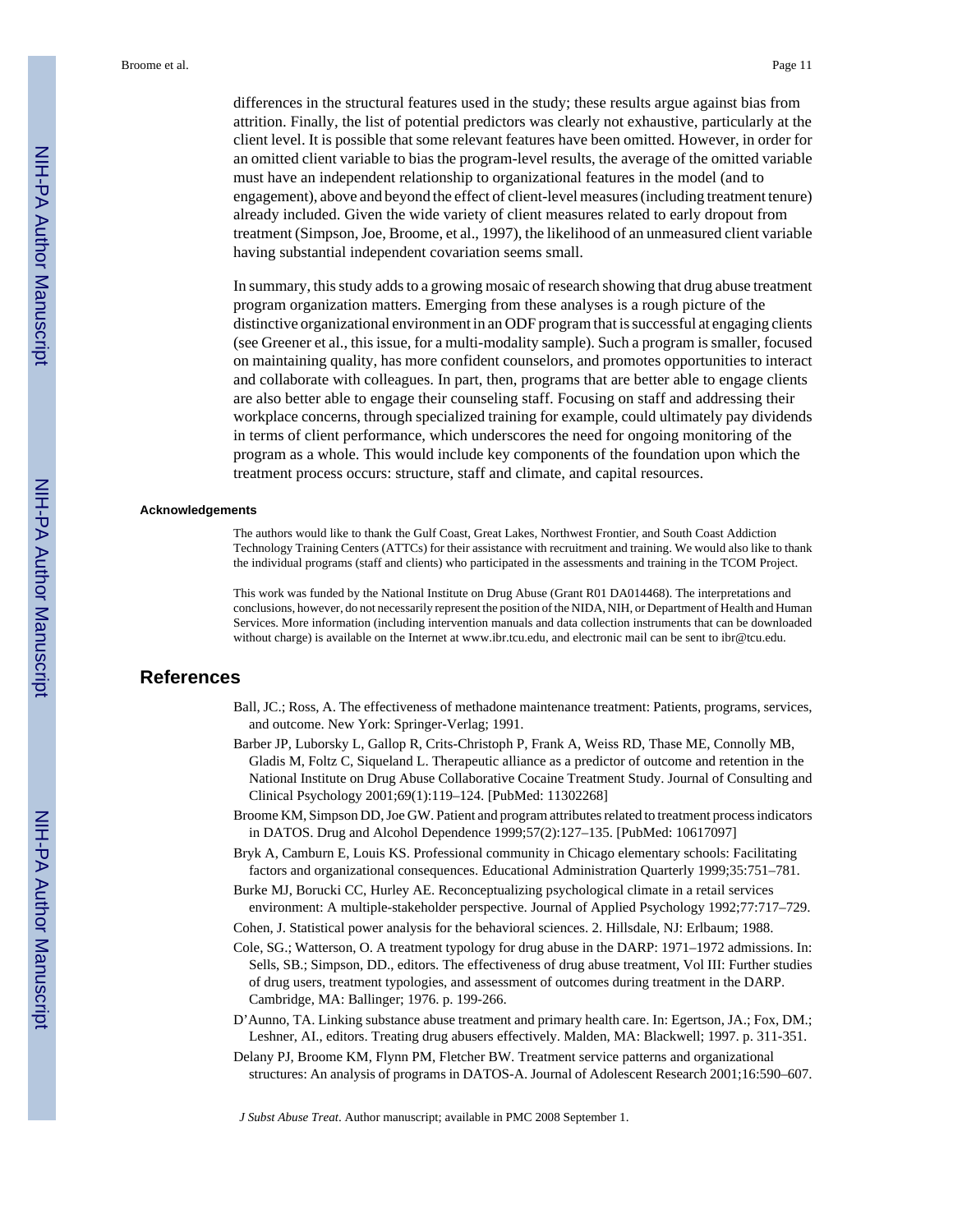- Etheridge RM, Hubbard RL, Anderson J, Craddock SG, Flynn PM. Treatment structure and program services in the Drug Abuse Treatment Outcome Study (DATOS). Psychology of Addictive Behaviors 1997;11(4):244–260.
- Friedmann PD, Alexander JA, D'Aunno TA. Organizational correlates of access to primary care and mental health services in drug abuse treatment units. Journal of Substance Abuse Treatment 1999;16 (1):71–80. [PubMed: 9888124]
- Friedmann PD, D'Aunno TA, Jin L, Alexander JA. Medical and psychosocial services in drug abuse treatment: Do stronger linkages promote client utilization? Health Services Research 2000;35:443– 465. [PubMed: 10857471]
- Garnick DW, Lee MT, Chalk M, Gastfriend D, Horgan CM, McCorry F, McLellan AT, Merrick EL. Establishing the feasibility of performance measures for alcohol and other drugs. Journal of Substance Abuse Treatment 2002;23:375–385. [PubMed: 12495800]
- Gerstein, DR.; Harwood, HJ., editors. Report of the Committee for the Substance Abuse Coverage Study, Division of Healthcare Services, Institute of Medicine. 1. Washington, DC: National Academy Press; 1990. Treating drug problems: A study of the evolution, effectiveness, and financing of public and private drug treatment systems.
- Greener JM, Joe GW, Simpson DD, Rowan-Szal GA, Lehman WEK. The influence of organizational functioning on client engagement in treatment. Journal of Substance Abuse Treatment. this issue
- Harwood, HJ.; Kallins, S.; Liu, C. Do larger residential service delivery units have lower costs?. 2001. Report retrieved November 20, 2006 from www.icpsr.umich.edu/SAMHDA/NTIES-PDF/ NEDS\_size\_and\_cost.pdf
- Holland TP, Konick A, Buffum V, Smith MK, Petchers M. Institutional structure and resident outcomes. Journal of Health and Social Behavior 1981;22:433–444. [PubMed: 7320477]
- Hubbard RL, Craddock SG, Flynn PM, Anderson J, Etheridge RM. Overview of 1-year follow-up outcomes in the Drug Abuse Treatment Outcome Study (DATOS). Psychology of Addictive Behaviors 1997;11:261–278.
- Hubbard, RL.; Marsden, ME.; Rachal, JV.; Harwood, HJ.; Cavanaugh, ER.; Ginzburg, HM. Drug abuse treatment: A national study of effectiveness. Chapel Hill: University of North Carolina Press; 1989.
- James, LR.; Hammond, TJ.; Hartman, EA.; Sells, SB. A typology of treatment process for drug abuse. In: Sells, SB.; Simpson, DD., editors. The effectiveness of drug abuse treatment, Vol III: Further studies of drug users, treatment typologies, and assessment of outcomes during treatment in the DARP. Cambridge, MA: Ballinger; 1976. p. 267-317.
- James LA, James LR. Integrating work environment perceptions: Explorations into the measurement of meaning. Journal of Applied Psychology 1989;74:739–751.
- James, LR.; McIntyre, MD. Perceptions of organizational climate. In: Murphy, KR., editor. Individual differences and behavior in organizations. San Francisco: Jossey-Bass; 1996. p. 416-450.
- Joe GW, Broome KM, Rowan-Szal GA, Simpson DD. Measuring patient attributes and engagement in treatment. Journal of Substance Abuse Treatment 2002;22:183–196. [PubMed: 12072163]
- Joe GW, Broome KM, Simpson DD, Rowan-Szal GA. Counselor perceptions of organizational factors and innovations training experiences. Journal of Substance Abuse Treatment. this issue
- Joe GW, Simpson DD, Broome KM. Retention and patient engagement models for different treatment modalities in DATOS. Drug and Alcohol Dependence 1999;57:113–125. [PubMed: 10617096]
- Joe GW, Simpson DD, Hubbard RL. Unmet service needs in methadone maintenance. International Journal of the Addictions 1991;26:1–22. [PubMed: 2066169]
- Kruse, SD.; Louis, KS.; Bryk, AS. An emerging framework for analyzing school-based professional community. In: Louis, KS.; Kruse, SD., editors. Professionalism and community: Perspectives on reforming urban schools. Thousand Oaks, CA: Corwin Press; 1995. p. 23-42.
- Lazarsfeld, PF.; Menzel, H. On the relation between individual and collective properties. In: Etzioni, A., editor. A sociological reader on complex organizations. Glencoe, IL: Free Press; 1961. p. 499-516.
- Lehman WEK, Greener JM, Simpson DD. Assessing organizational readiness for change. Journal of Substance Abuse Treatment 2002;22:197–209. [PubMed: 12072164]
- Linacre, JM. Winsteps Rasch measurement computer program. Chicago: Winsteps.com; 2003.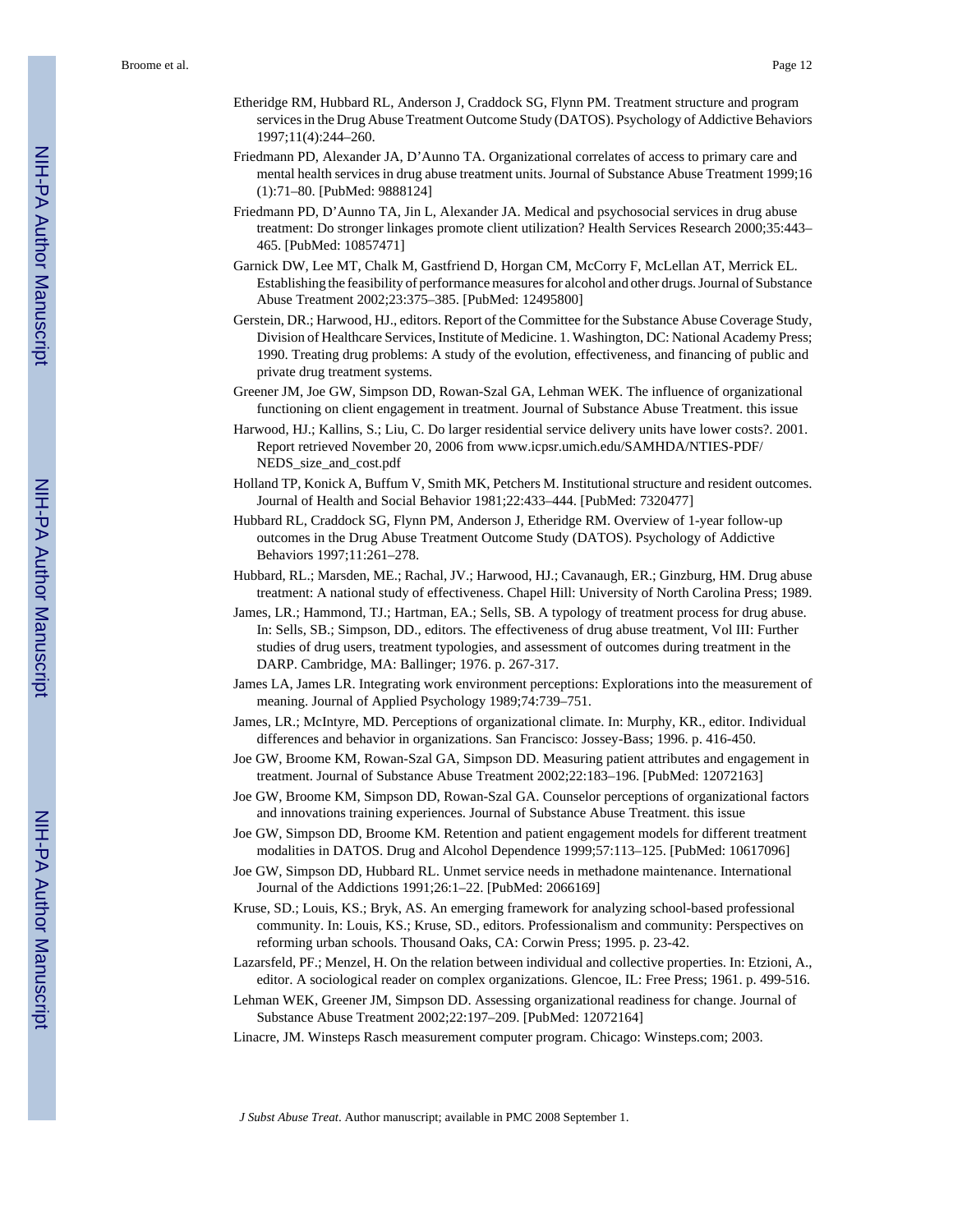- Louis, KS.; Kruse, SD.; Bryk, AS. Professionalism and community: What is it and why is it important in urban schools?. In: Louis, KS.; Kruse, SD., editors. Professionalism and community: Perspectives on reforming urban schools. Thousand Oaks, CA: Corwin Press; 1995. p. 3-22.
- Magura S, Nwakeze PC, Kang SY, Demsky S. Program quality effects on patient outcomes during methadone treatment: A study of 17 clinics. Substance Use & Misuse 1999;34(9):1299–1324. [PubMed: 10419225]
- Mavis BE, Stöffelmayr BE. Program factors influencing client satisfaction in alcohol treatment. Journal of Substance Abuse 1994;6(3):345–354. [PubMed: 7703712]
- McCaughrin WC, Price RH. Effective outpatient drug treatment organizations: Program features and selection effects. International Journal of the Addictions 1992;27(11):1335–1358. [PubMed: 1332928]
- McLellan AT, Grissom GR, Brill P, Durell J, Metzger DS, O'Brien CP. Private substance abuse treatments: Are some programs more effective than others? Journal of Substance Abuse Treatment 1993;10:243–254. [PubMed: 8391086]
- Meier PS, Donmall MC, Barrowclough C, McElduff P, Heller RF. Predicting the early therapeutic alliance in the treatment of drug misuse. Addiction 2005;100:500–511. [PubMed: 15784065]
- Milne SH, Blum TC, Roman PM. Quality management in a healthcare setting: A study of substance abuse treatment centers. Advances in the Management of Organizational Quality 2000;5:215–248.
- Moos RH, King MJ. Participation in community residential treatment and substance abuse patients' outcomes at discharge. Journal of Substance Abuse Treatment 1997;14(1):71–80. [PubMed: 9218240]
- Moos RH, King MJ, Burnett EB, Andrassy JM. Community residential program policies, services, and treatment orientations influence patients' participation in treatment. Journal of Substance Abuse 1997;9:171–187. [PubMed: 9494948]
- Moos RH, Moos BS. The staff workplace and the quality and outcome of substance abuse treatment. Journal of Studies on Alcohol 1998;59(1):43–51. [PubMed: 9498314]
- Prendergast ML, Podus D, Chang E, Urada D. The effectiveness of drug abuse treatment: A meta-analysis of comparison group studies. Drug and Alcohol Dependence 2002;67(1):53–72. [PubMed: 12062779]
- Raudenbush, SW.; Bryk, AS. Hierarchical linear models: Applications and data analysis methods. 2. Thousand Oaks, CA: Sage; 2002.
- Raudenbush, SW.; Bryk, AS.; Congdon, R. HLM 6: Hierarchical linear and nonlinear modeling [Computer software]. Lincolnwood, IL: Scientific Software International, Inc; 2005.
- Schneider B. Organizational climates: An essay. Personnel Psychology 1975;28:447–479.
- Schneider B, Bowen DE. Employee and customer perceptions of service in banks: Replication and extension. Journal of Applied Psychology 1985;70:423–433.
- Simpson DD. A conceptual framework for drug abuse treatment process and outcomes. Journal of Substance Abuse Treatment 2004;27(2):99–121. [PubMed: 15450644]
- Simpson DD, Joe GW, Broome KM, Hiller ML, Knight K, Rowan-Szal GA. Program diversity and treatment retention rates in the Drug Abuse Treatment Outcome Study (DATOS). Psychology of Addictive Behaviors 1997;11(4):279–293.
- Simpson DD, Joe GW, Fletcher BW, Hubbard RL, Anglin MD. A national evaluation of treatment outcomes for cocaine dependence. Archives of General Psychiatry 1999;56:507–514. [PubMed: 10359464]
- Simpson DD, Joe GW, Rowan-Szal GA, Greener JM. Drug abuse treatment process components that improve retention. Journal of Substance Abuse Treatment 1997;14(6):565–572. [PubMed: 9437628]
- Siqueland L, Crits-Christoph P, Barber J, Connolly Gibbons MB, Gallop R, Griffin M, Frank A, Thase ME, Luborsky L, Liese B. What aspects of treatment matter to the patient in the treatment of cocaine dependence? Journal of Substance Abuse Treatment 2004;27(2):169–178. [PubMed: 15450650]
- Swindle RW, Peterson KA, Paradise MJ, Moos RH. Measuring substance abuse treatment orientations: The Drug and Alcohol Program Treatment Inventory. Journal of Substance Abuse 1995;7(1):61–78. [PubMed: 7655312]
- Timko C. Policies and services in residential substance abuse programs: Comparisons with psychiatric programs. Journal of Substance Abuse 1995;7:43–60. [PubMed: 7655311]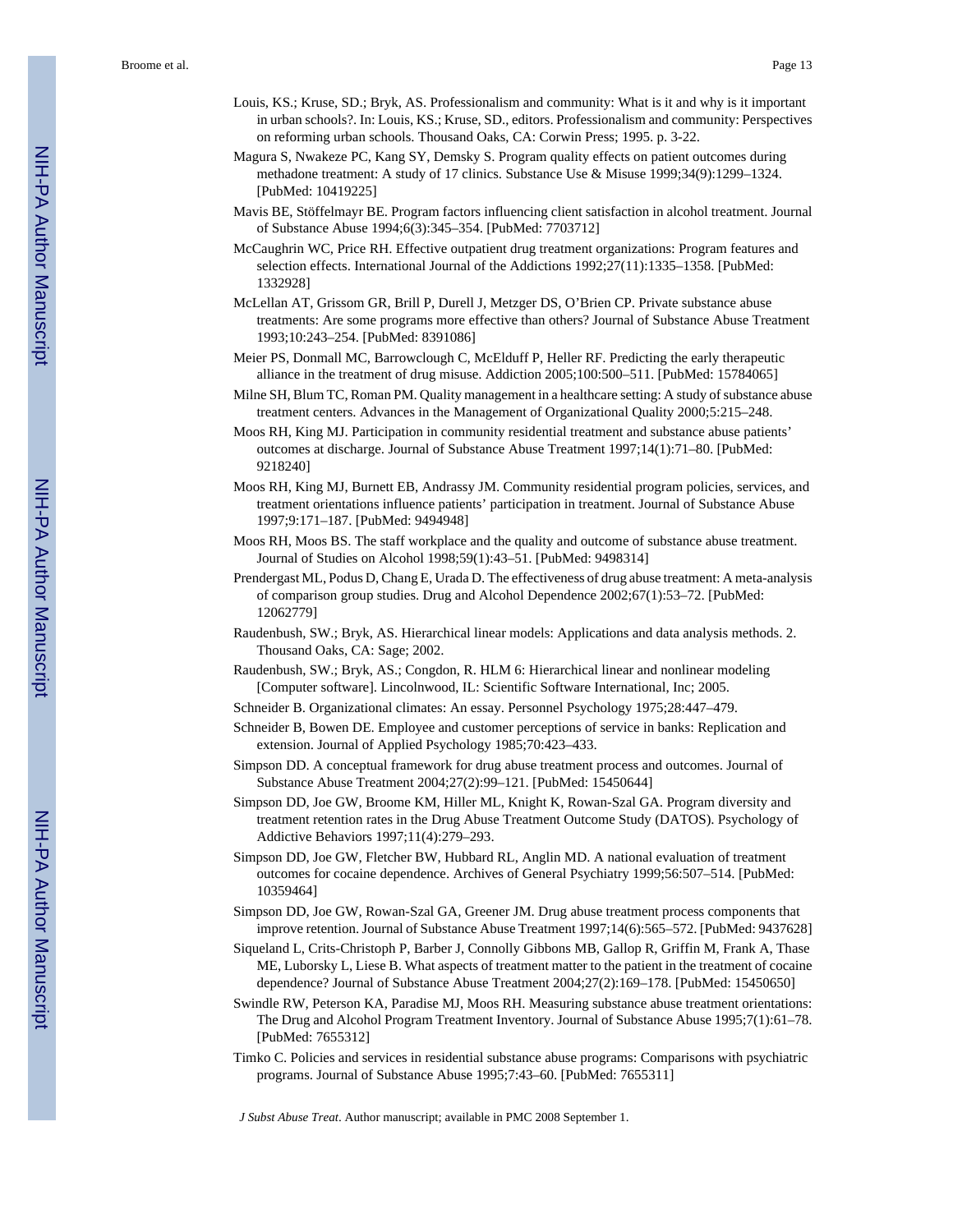- Timko C, Sempel JM, Moos RH. Models of standard and intensive outpatient care in substance abuse and psychiatric treatment. Administration and Policy in Mental Health 2003;30(5):417–436. [PubMed: 12940684]
- Van Maanen J, Barley SR. Occupational communities: Culture and control in organizations. Research in Organizational Behavior 1984;6:287–365.
- Weber, M. Theory of social and economic organization. Henderson, AM.; Parsons, T., translators. New York: MacMillan; 1947.
- Wright, BD.; Masters, GN. Rating scale analysis. Chicago: MESA Press; 1982.

NIH-PA Author Manuscript

NIH-PA Author Manuscript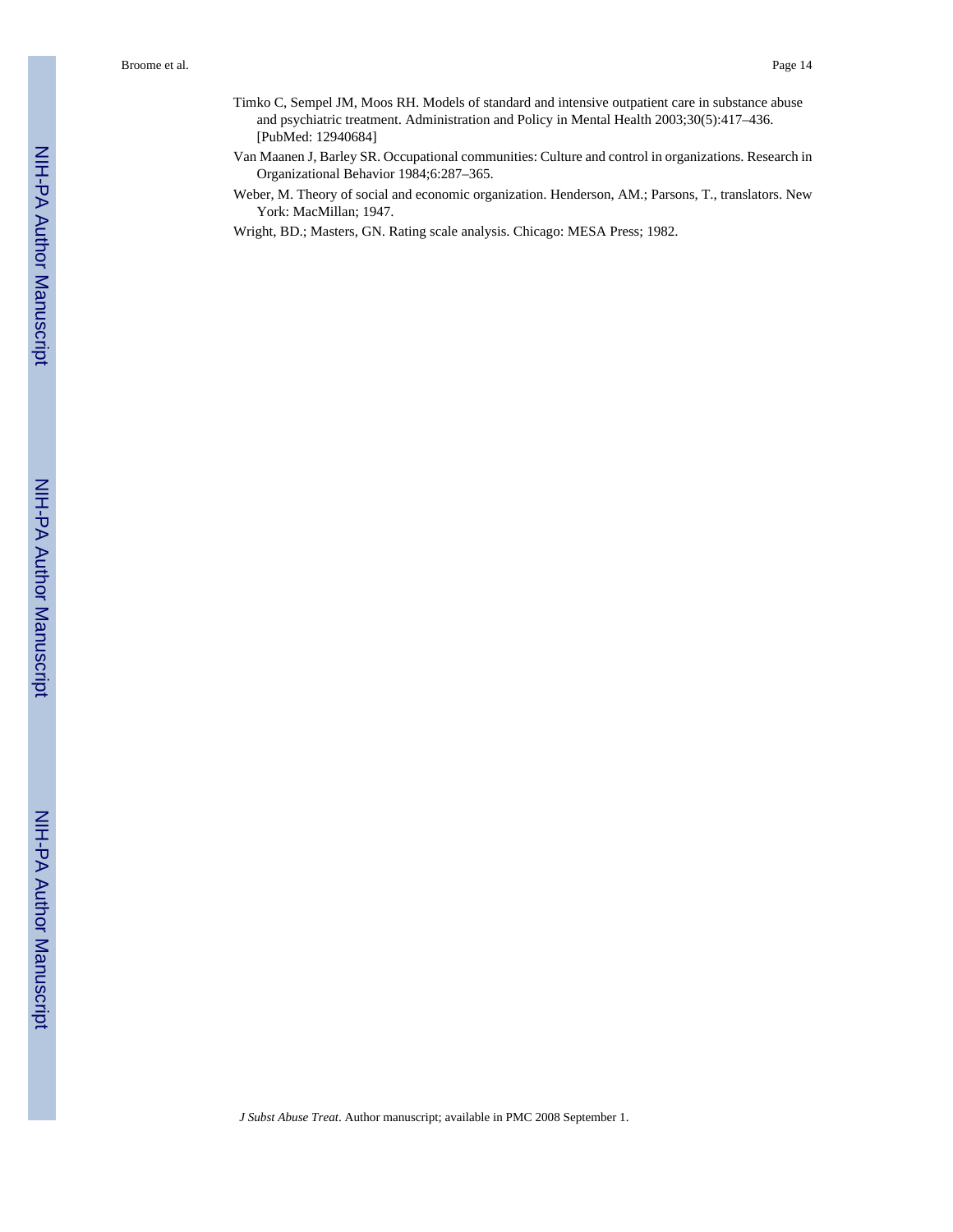# Sample description

| <b>Characteristic</b>                        | Percent         |
|----------------------------------------------|-----------------|
| Clients ( $n = 5,013$ )                      |                 |
| Female                                       | 33              |
| Ethnic minority                              | 41              |
| Age, median (min-max)                        | $33(18-75)$     |
| Treatment tenure                             |                 |
| 30 days or less                              | 27              |
| $31-90$ days                                 | 39              |
| 91 days to 1 year                            | 28              |
| More than 1 year                             | 6               |
| Programs ( $n = 94$ )                        |                 |
| Level of care                                |                 |
| Regular                                      | 30              |
| Intensive                                    | 11              |
| Mixed regular & intensive                    | 59              |
| <b>JCAHO/CARF</b> accredited                 | 39              |
| Has planned length of stay                   | 31              |
| Supplemental service areas, median (min-max) | $2(0-4)$        |
| Capacity, median (min-max)                   | $100(12-1,200)$ |
| Average caseload, median (min-max)           | $23(3-80)$      |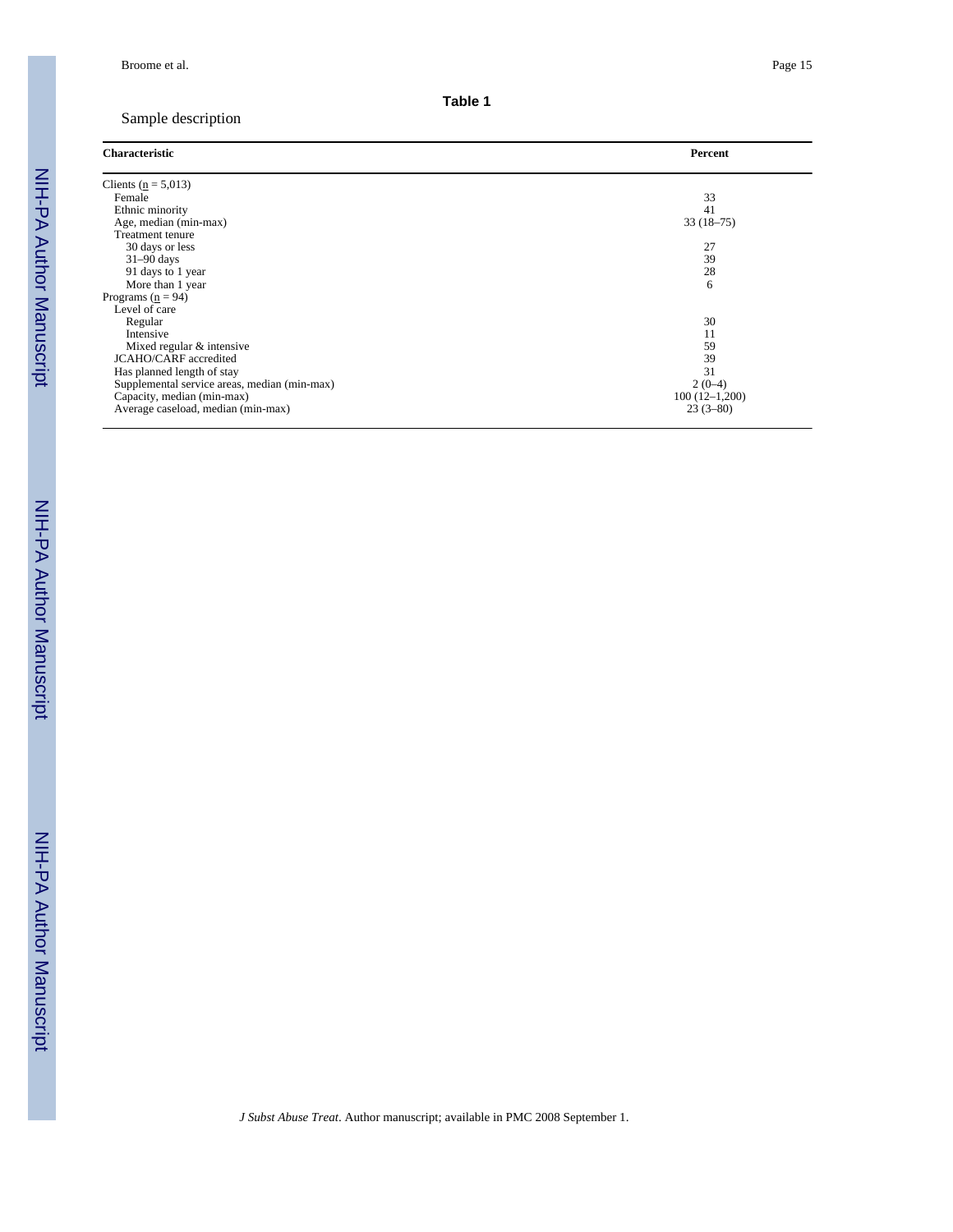Correlations of program-level covariates with engagement ratings (94 programs)

| <b>Variable</b>                 | Correlation |
|---------------------------------|-------------|
| Service approach                |             |
| Intensive outpatient            | .12         |
| Mixed intensive & regular       | $-.27$      |
| Has planned length of stay      | .14         |
| Supplemental service areas      | .17         |
| <b>Size</b>                     |             |
| Capacity                        | $-.34$      |
| Caseload                        | $-.37$      |
| Quality assurance               |             |
| <b>JCAHO/CARF</b> Accreditation | .18         |
| Staff skills                    |             |
| Growth                          | .13         |
| Efficacy                        | .24         |
| Climate                         |             |
| Organizational Climate Index    | .17         |
| Work practices                  |             |
| Professional community          | .18         |

Correlations greater than  $\pm$ .20 are significant,  $p < .05$ .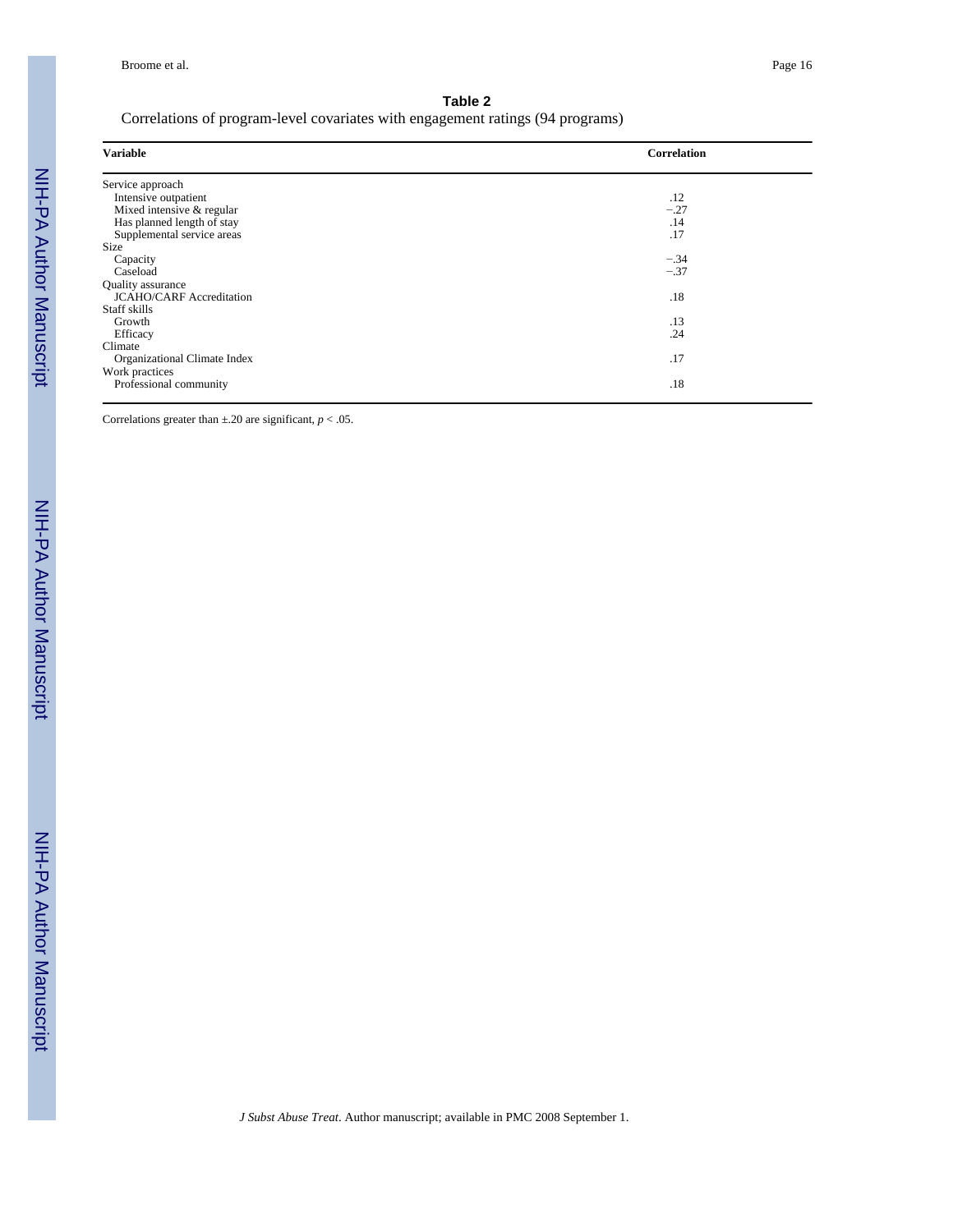#### Client-level prediction of engagement ratings

| <b>Predictor</b>                                   | Coefficient                                     |
|----------------------------------------------------|-------------------------------------------------|
| Base engagement                                    | $40.546$ <sup>**</sup><br>$1.792$ <sup>**</sup> |
| Female                                             |                                                 |
| Minority                                           | 0.322                                           |
| Age (years)                                        | 0.031                                           |
| Tenure (30 days or less) <sup><math>a</math></sup> | **<br>$-1.188$                                  |
| Tenure (91 days to 1 year) $^a$                    | ົ∗∗<br>0.680                                    |
| Tenure (More than 1 year) $^a$                     | ∗<br>0.686                                      |
| Missing on gender                                  | 0.034                                           |
| Missing on minority status                         | $-0.912$                                        |
| Missing on age                                     | 0.861                                           |
| Missing on tenure                                  | $-0.427$                                        |

*a*<br>
Reference group for tenure comparisons has between 30 and 90 days in treatment.

$$
^*_{p < .05}
$$

*\*\**  $p < .01$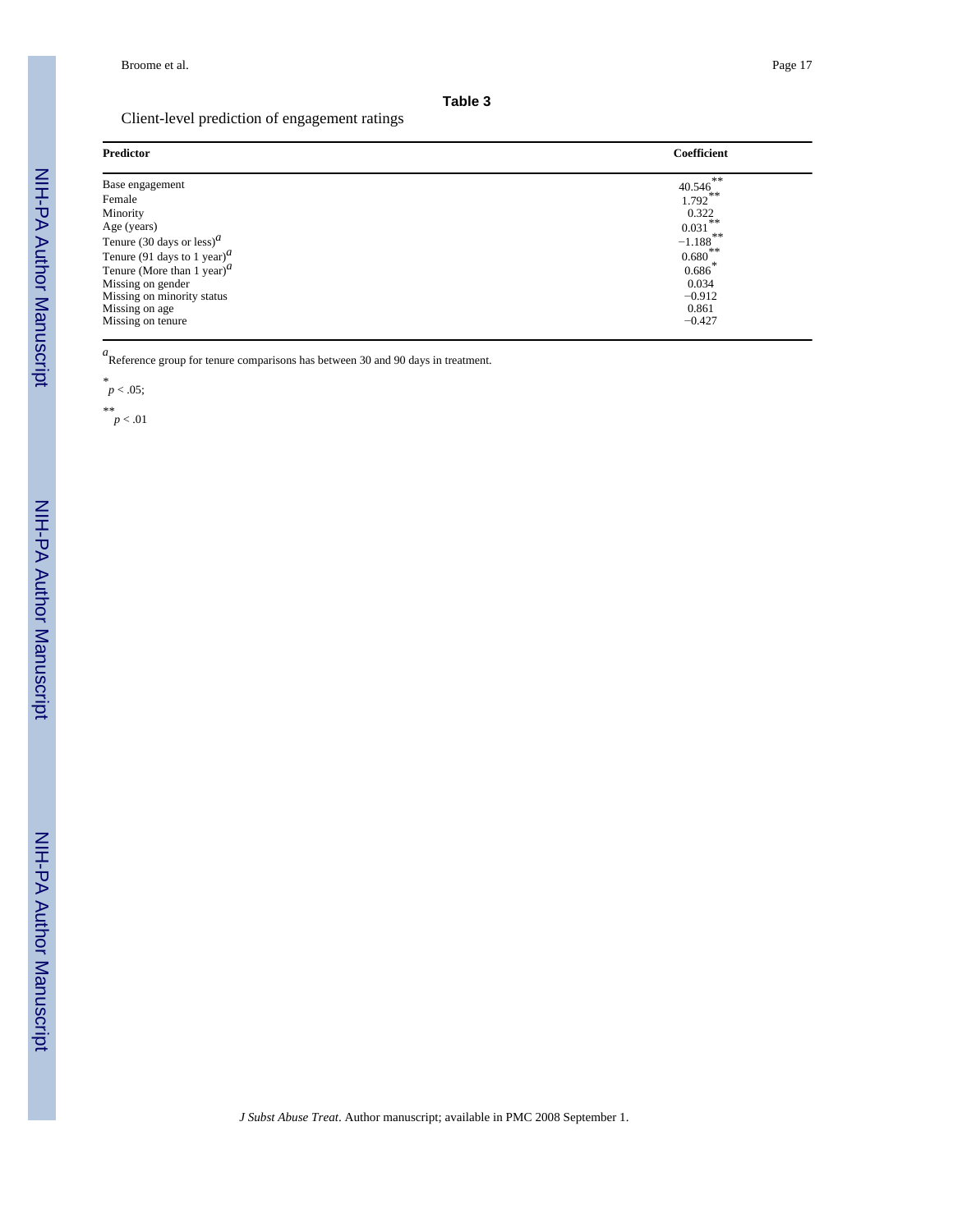Comparison of alternative models for program engagement ratings

| <b>Model</b>                    | Coefficient            | <b>Variation Explained</b> |
|---------------------------------|------------------------|----------------------------|
| Service approach                |                        | 21%                        |
| Base                            | $40.646$ <sup>**</sup> |                            |
| Intensive outpatient            | 0.368                  |                            |
| Mixed intensive & regular       | $-0.833$               |                            |
| Has planned length of stay      | 0.479                  |                            |
| Supplemental service areas      | 0.220                  |                            |
| Missing on length               | $-0.164$               |                            |
| Missing on services             | 0.511                  |                            |
| Size                            |                        | 31%                        |
| Base                            | $40.678^{**}$          |                            |
| Capacity                        | $-0.022$ <sup>*</sup>  |                            |
| Caseload                        | $-0.019$               |                            |
| Missing on capacity             | $-0.166$               |                            |
| Missing on caseload             | $-0.443$               |                            |
| Quality assurance               |                        | 25%                        |
| Base                            | $40.564$ **            |                            |
| <b>JCAHO/CARF</b> accreditation | 0.748                  |                            |
| Staff skills                    |                        | 38%                        |
| Base                            | $40.592$ **            |                            |
| Growth                          | 0.013                  |                            |
| Efficacy                        | $0.181$ **             |                            |
| Climate                         |                        | 30%                        |
| Base                            | $40.600$ <sup>**</sup> |                            |
|                                 |                        |                            |
| Climate index                   | 0.134                  |                            |
| Work practices                  | **                     | 36%                        |
| Base                            | 40.590<br>**           |                            |
| Professional community          | 0.164                  |                            |

Models also include client-level covariates, as described in Table 2.

*\* p* < .05;

*\*\* p* < .01

NIH-PA Author Manuscript

NIH-PA Author Manuscript

NIH-PA Author Manuscript

NIH-PA Author Manuscript